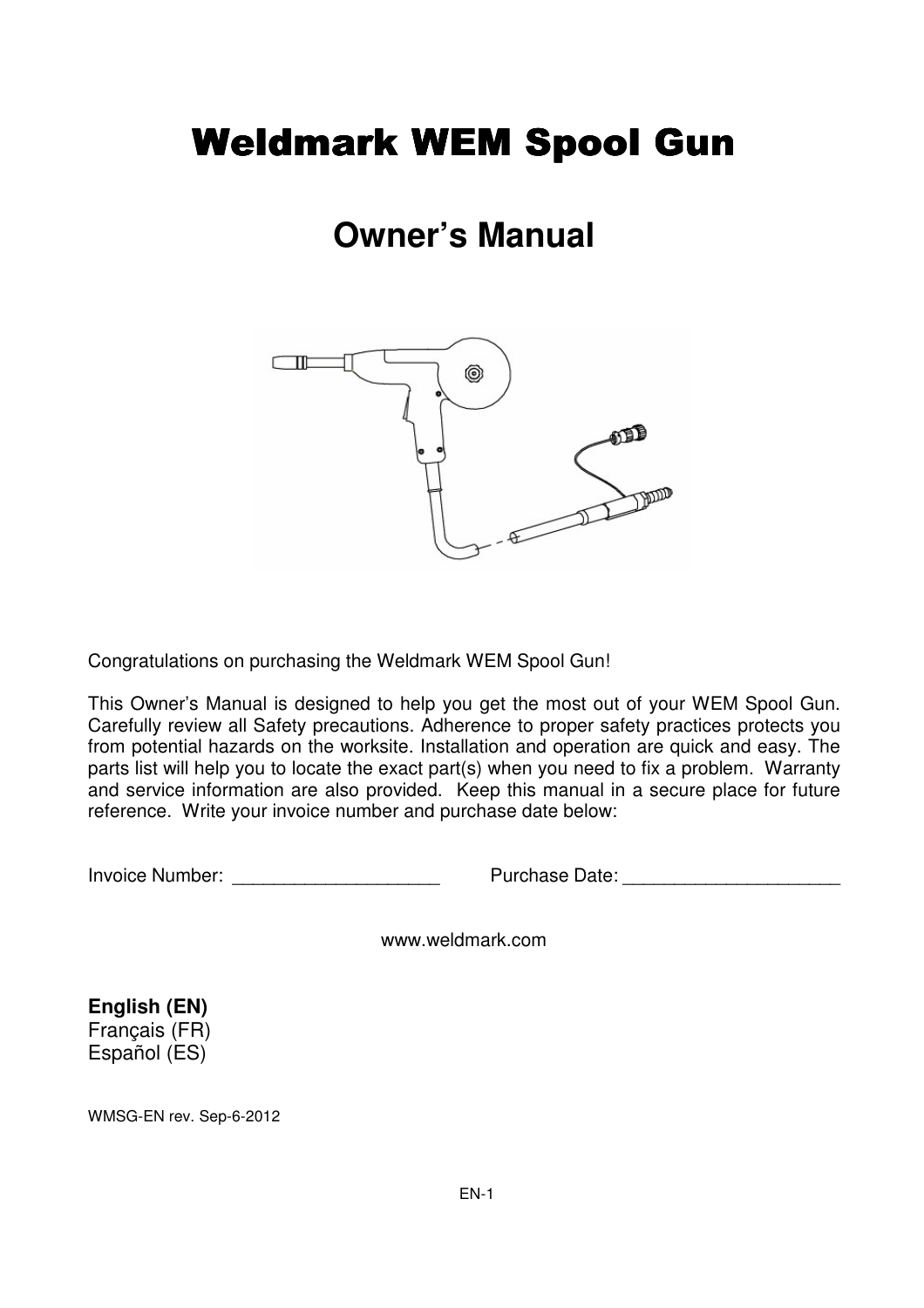## **TABLE OF CONTENTS**

| <b>SECTION 1</b> |                                                                  |  |
|------------------|------------------------------------------------------------------|--|
| <b>SECTION 2</b> |                                                                  |  |
| <b>SECTION 3</b> |                                                                  |  |
| <b>SECTION 4</b> |                                                                  |  |
| <b>SECTION 5</b> |                                                                  |  |
|                  |                                                                  |  |
|                  |                                                                  |  |
|                  |                                                                  |  |
|                  | 5.4 Installing the Wire Spool and Threading the Welding Wire  10 |  |
|                  |                                                                  |  |
| <b>SECTION 6</b> |                                                                  |  |
| <b>SECTION 7</b> |                                                                  |  |
| <b>SECTION 8</b> |                                                                  |  |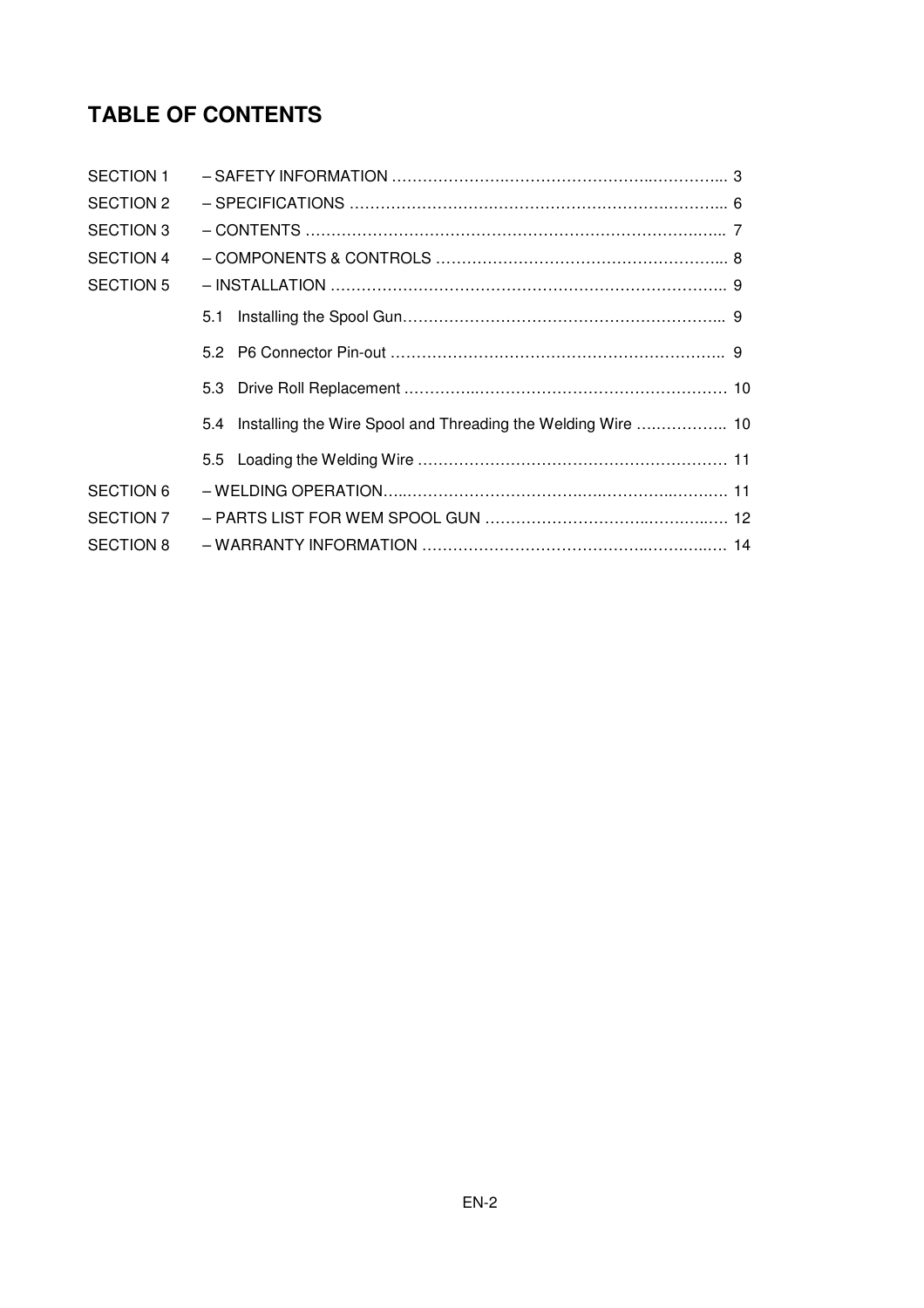## **SECTION 1 – SAFETY INFORMATION**

# $\hat{\wedge}$  WARN I NG  $|$  arc welding can be hazardous

Basic safety precautions must be followed to reduce the risk of personal injury and damage to the equipment. Only qualified persons should install, operate, maintain, and repair this equipment. Read all instructions before using this equipment !

#### **ELECTRIC SHOCK can KILL**

• Improper use of electric arc welders can cause electric shock, injury, and death! Take all precautions described in this manual to reduce the possibility of electric shock.

#### **FUMES AND GASES can be hazardous**

- Do not breathe fumes that are produced by the arc welding operation. These fumes are dangerous.
- Keep the head and face out of the welding fumes.
- Shielding gases used for arc welding can displace air and cause injury or death. Always use enough ventilation, especially in confined areas, to ensure breathing air is safe.

#### **WELDING SPARKS can cause fire or explosion**

- Do not operate any electric arc welder in areas where flammable or explosive vapors may be present.
- Take precautions to be sure that flying sparks and heat do not cause flames in hidden areas, cracks, etc. Always keep a fire extinguisher accessible while performing arc welding operations.
- Before starting or servicing any electric arc welder, read and understand all instructions. Failure to follow safety precautions or instructions can cause equipment damage and/or serious personal injury or death.
- All installation, maintenance, repair and operation of this equipment should be performed by qualified persons only in accordance with national, state, and local codes.





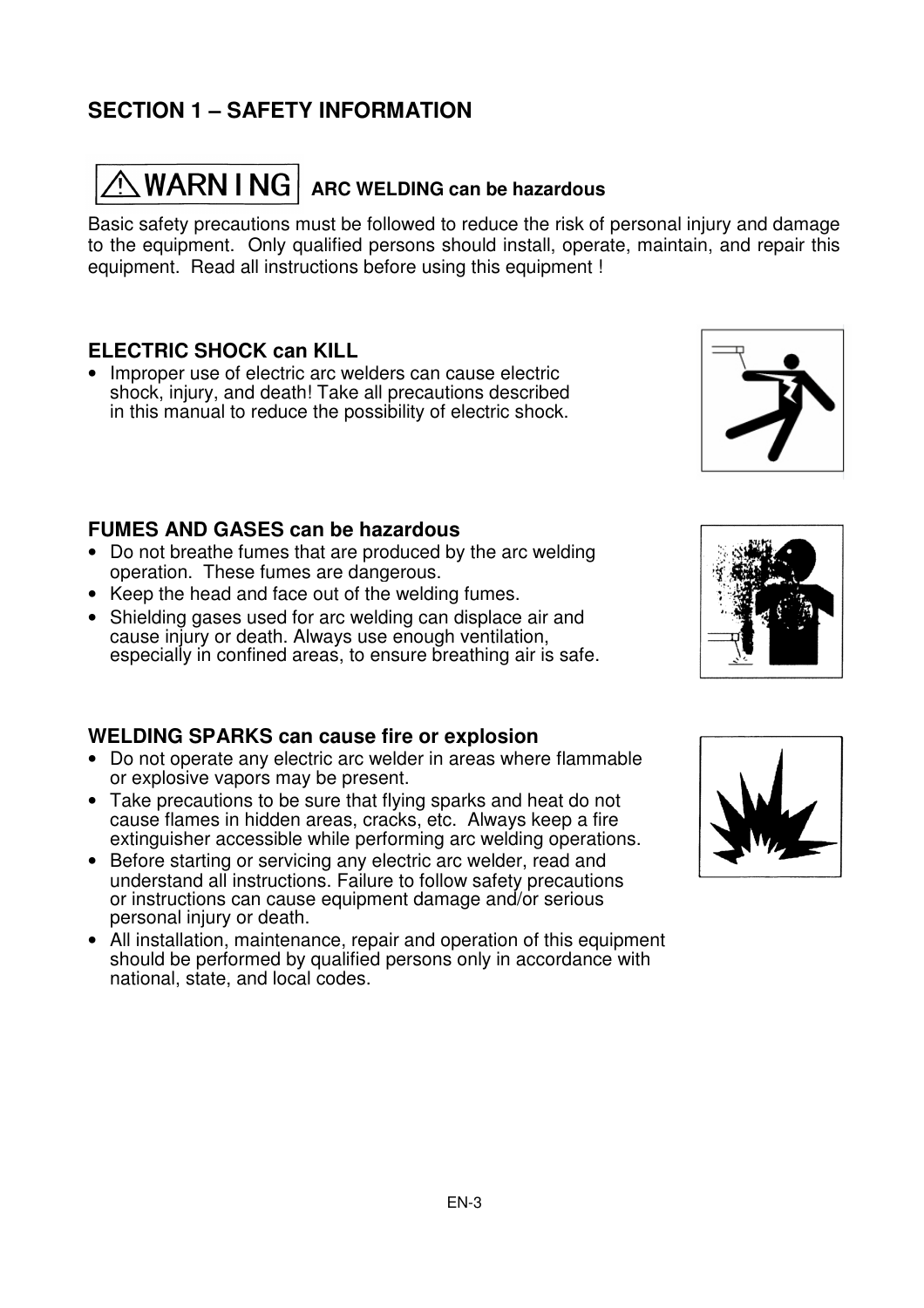### **ARC RAYS can burn eyes and skin**

- Use a shield with the proper filter and cover plates to protect your eyes from sparks and rays of the arc when welding or observing open arc welding. Head shield and filter lens should conform should conform to ANSI Z87.1 standards.
- Use suitable clothing made from durable flame-resistant material to protect your skin and that of nearby personnel from the arc rays.
- Protect other nearby personnel with suitable non-flammable screening and/or warn them not to watch the arc nor expose themselves to the arc rays or to hot spatter or metal.

#### **HOT METAL can cause severe burns**

- DO NOT touch hot parts without approved safety gloves.
- Allow gun to cool before repair or exchange of consumables.
- Wear heavy, insulated welding gloves and clothing to prevent burns.

#### **ELECTRO-MAGNETIC FIELDS may be dangerous**

- The electro-magnetic field that is generated during arc welding may interfere with the operation of various electrical and electronic devices such as cardiac pacemakers. Persons using such devices should consult with their physician prior to performing any electric arc welding operations.
- Route the wire gun and work cables together and secure with tape when possible.
- Never wrap arc welder cables around the body.
- Always position the wire gun and work leads so that they are on the same side of the body.
- Exposure to electro-magnetic fields during welding may have other health effects which are not known.





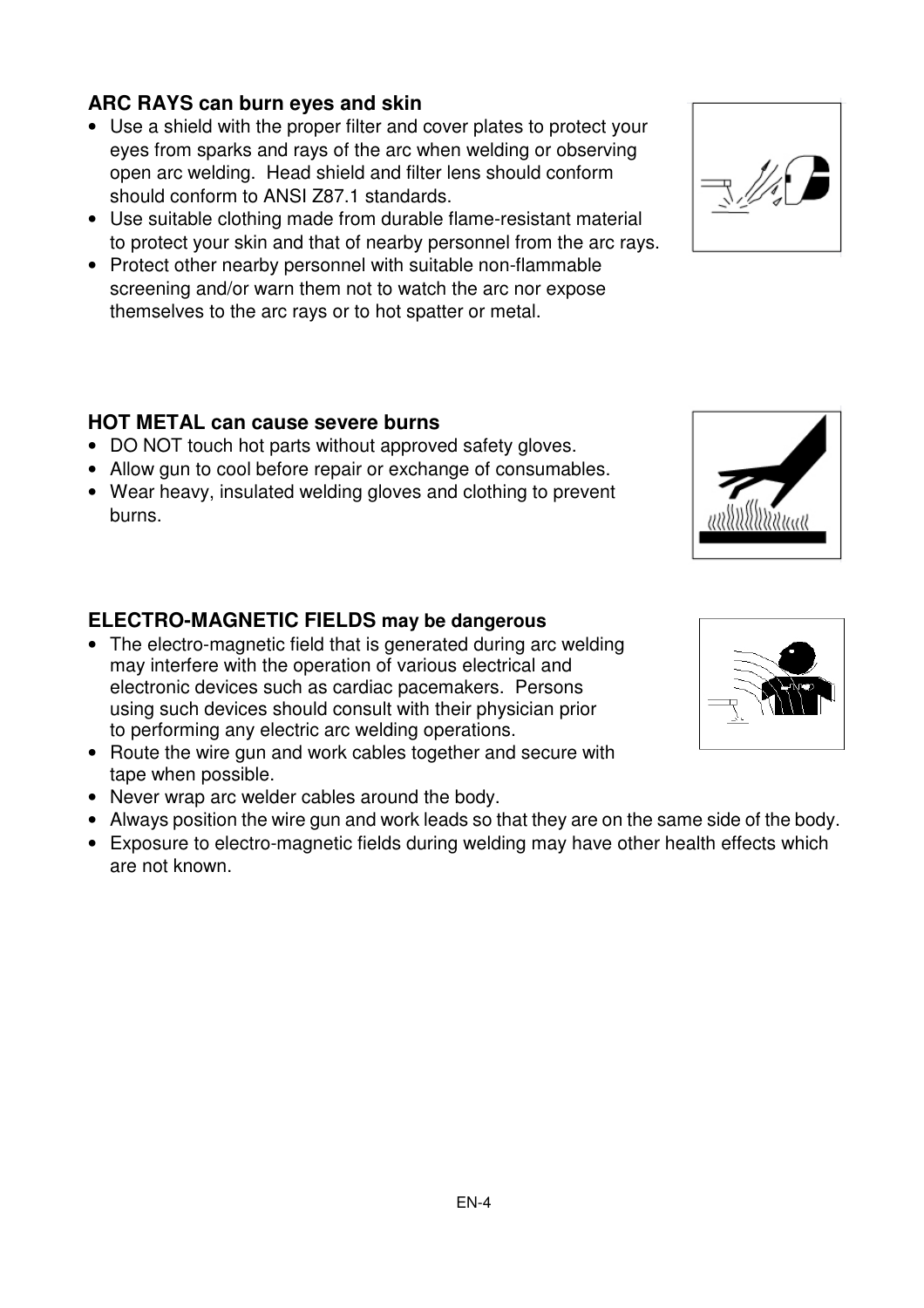### **CYLINDERS can explode if damaged**

- Shielding gas cylinders contain gas under high pressure. Inspect the cylinder for dents, gouges or other types of damage. A damaged cylinder can explode.
- Protect gas cylinders from excessive heat, mechanical shock, physical damage, slag, open flames, sparks and welding arcs.
- Maintain cylinders in an upright position. Secure cylinders to stationary support. DO NOT allow cylinder to fall.
- Cylinders must be kept away from the welding process and electrical circuits.
- NEVER drape a welding torch over a gas cylinder.
- NEVER touch a gas cylinder with an electrode, welding wire, nozzle, or tip.
- NEVER weld on a pressurized cylinder.
- Identify your application and only use correct shielding gas cylinders, regulators, hoses and fittings. Keep all well maintained and replace as needed.
- NEVER face valve outlet when opening.
- ALWAYS keep protective cap over the valve when cylinder is not in use.
- Cylinders are heavy and may require specialized equipment or multiple people to move and position safely.
- Read and comply with instructions from Compressed Gas Association (CGA) publication P-1.

#### **CALIFORNIA PROPOSITION 65 WARNINGS**

- Welding or cutting equipment produces fumes or gases which contain chemicals known to the State of California to cause birth defect and, in some cases, cancer. (California Health & Safety Code Section 25249.5 et seq.).
- Battery posts, terminals and related accessories contain lead and lead compounds, chemicals known to the State of California to cause cancer and birth defects or other reproductive harm. Wash hands after handling.

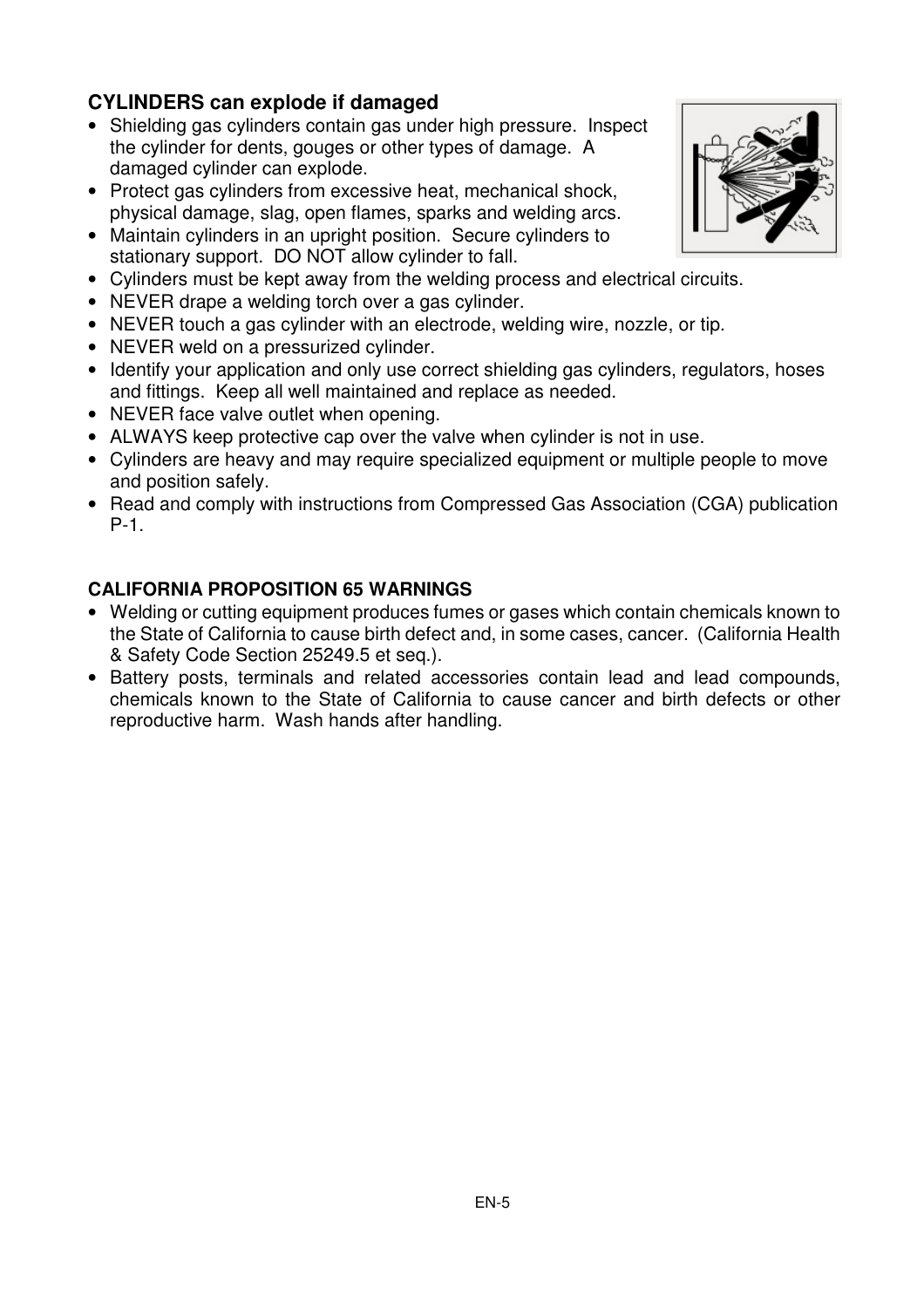## **SECTION 2 – SPECIFICATIONS**

| Model                           | <b>WEM Spool Gun</b>                        |
|---------------------------------|---------------------------------------------|
| <b>Welding Process</b>          | GMAW - for Aluminum, Steel, Stainless Steel |
|                                 | FCAW - for Flux Cored                       |
| <b>Wire Sizes</b>               | $.030" - .035"$ $(0.8 - 0.9mm)$             |
| Spool Size                      | 4" (100mm) diameter                         |
| Cable Length                    | $10'$ (3m)                                  |
| Weight                          | 7lbs (3kg)                                  |
| <b>Rated Input Voltage</b>      | 12VDC                                       |
| <b>Rated Welding Current **</b> | 130amps @30% duty cycle ***                 |
| Max Wire Feed Speed             | 511" /min (13m/min)                         |

#### **NOTE:**

\*\* - See your Welder Specifications.

\*\*\* - Duty Cycle is defined as "The amount of time in a ten-minute period that an electrical device can perform work without overheating". This equipment can maximum run for 3 minutes and must rest for 7 minutes within any consecutive 10 minute period to prevent overheating.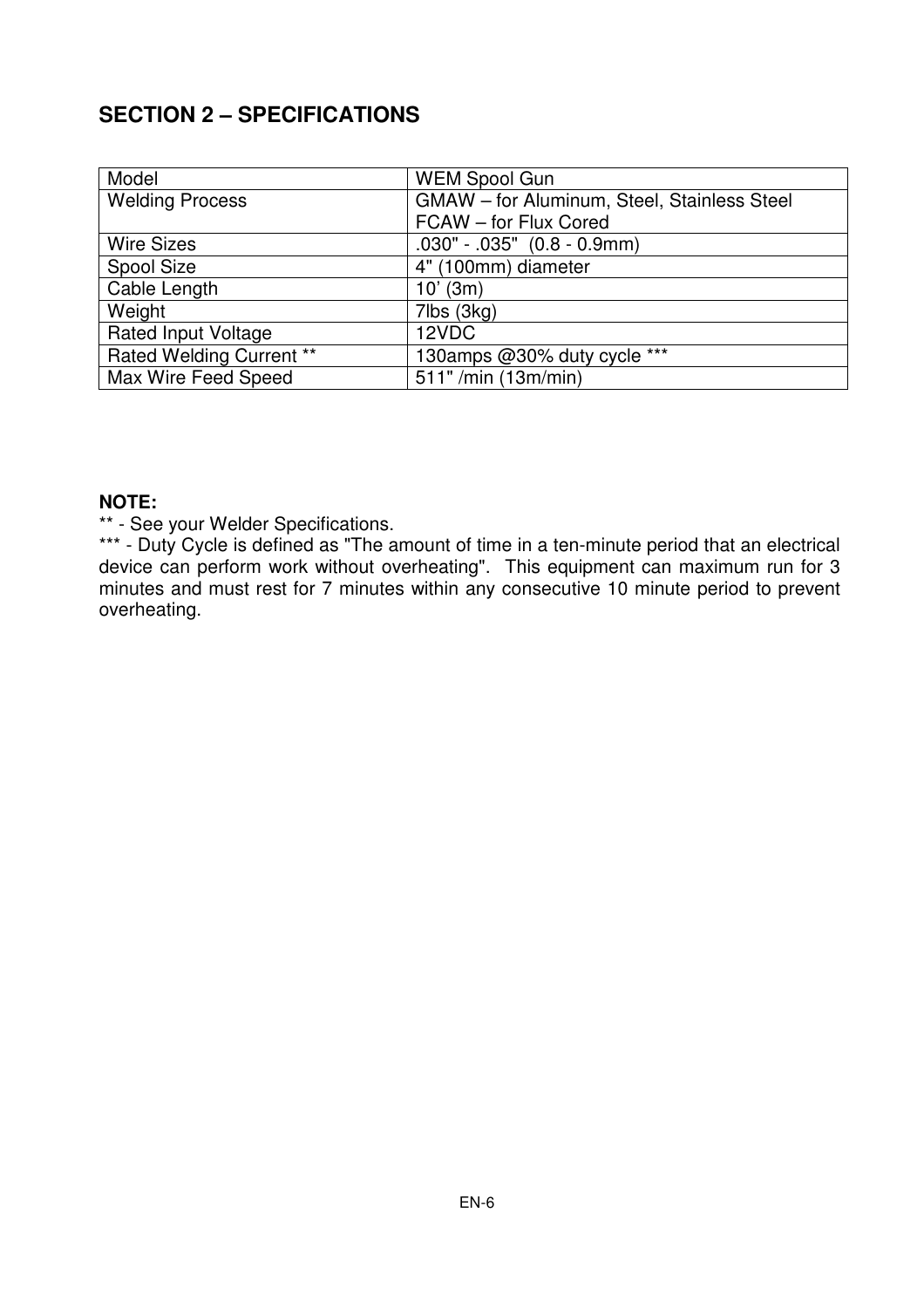## **SECTION 3 – CONTENTS**

Carefully unpack the Spool Gun and Components. Ensure that the package contains the following (See Figure 1).



- **1. WEM Spool Gun**
- **2. 1LB Spool .035" (0.9mm) Aluminum Wire**
- **3. .030" & .035" (0.8 & 0.9mm) Contact tips**
- **4. Owner's Manual**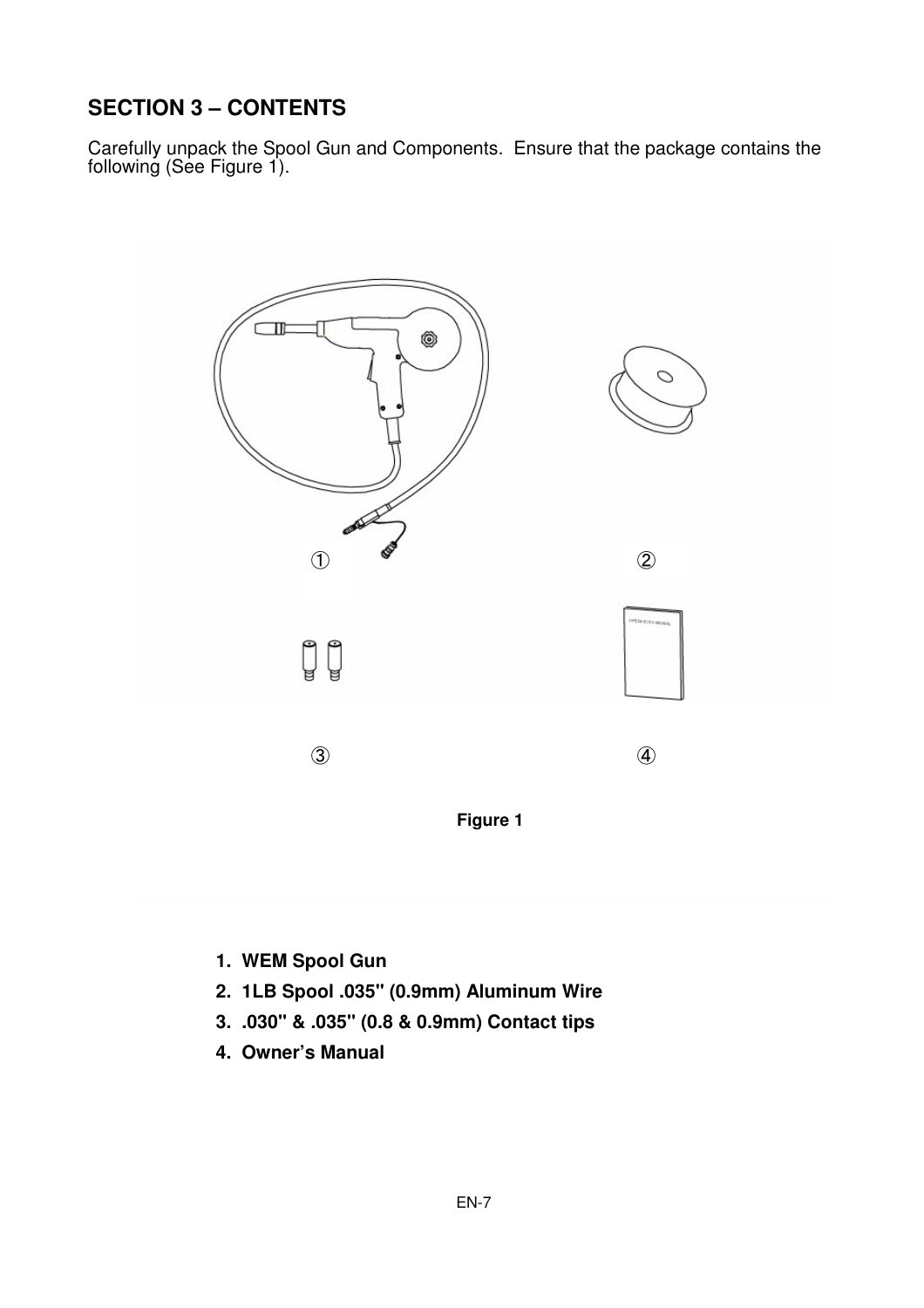## SECTION 4 – COMPONENTS & CONTROLS (See Figure 2)



**Figure 2** 

- **1. Nozzle**
- **2. Contact Tip**
- **3. Diffuser**
- **4. Wire Driver Assembly**
- **5. Drive Roll**
- **6. Screw**
- **7. Spool of Wire**
- **8. Spool Tension Spring**
- **9. Nut**
- **10. Trigger**
- **11. Left Cover**
- **12. Amphenol Connector**
- **13. Tweco® style Back End Connector**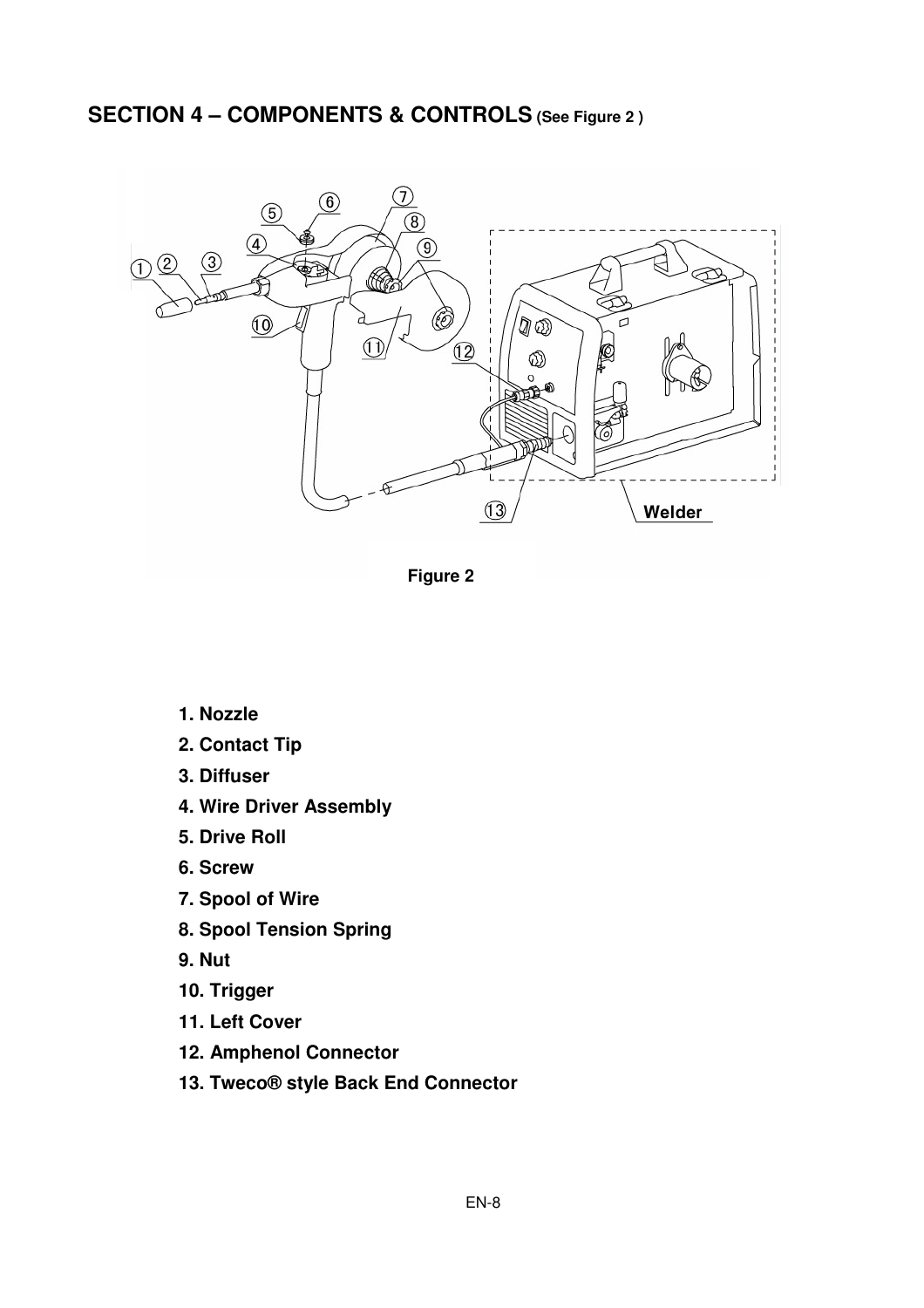## **SECTION 5 – INSTALLATION**

#### **5.1 Installing the Spool Gun**

Connect the gun to the welding machine. (See Figure 2)

- 1. Power "OFF" the welder.
- 2. Fully insert gun cable back end connection (welding power and gas supply).
- 3. Plug P6 amphenol connector leads (male connection) into the P6 amphenol connector (female receiver) on the machine and turning until it is located in the position.
- 4. Switch the gun selector inside the welder to Spool Gun option.

#### **5.2 P6 Connector Pin-out**

(See Table 3 and Figure 4)

| Pin No. | Function | Gun Cable Lead Color |
|---------|----------|----------------------|
|         | Trigger  | Yellow               |
|         | Trigger  | Green                |
|         | + Motor  | Red                  |
|         | - Motor  | White                |





 **Figure 4**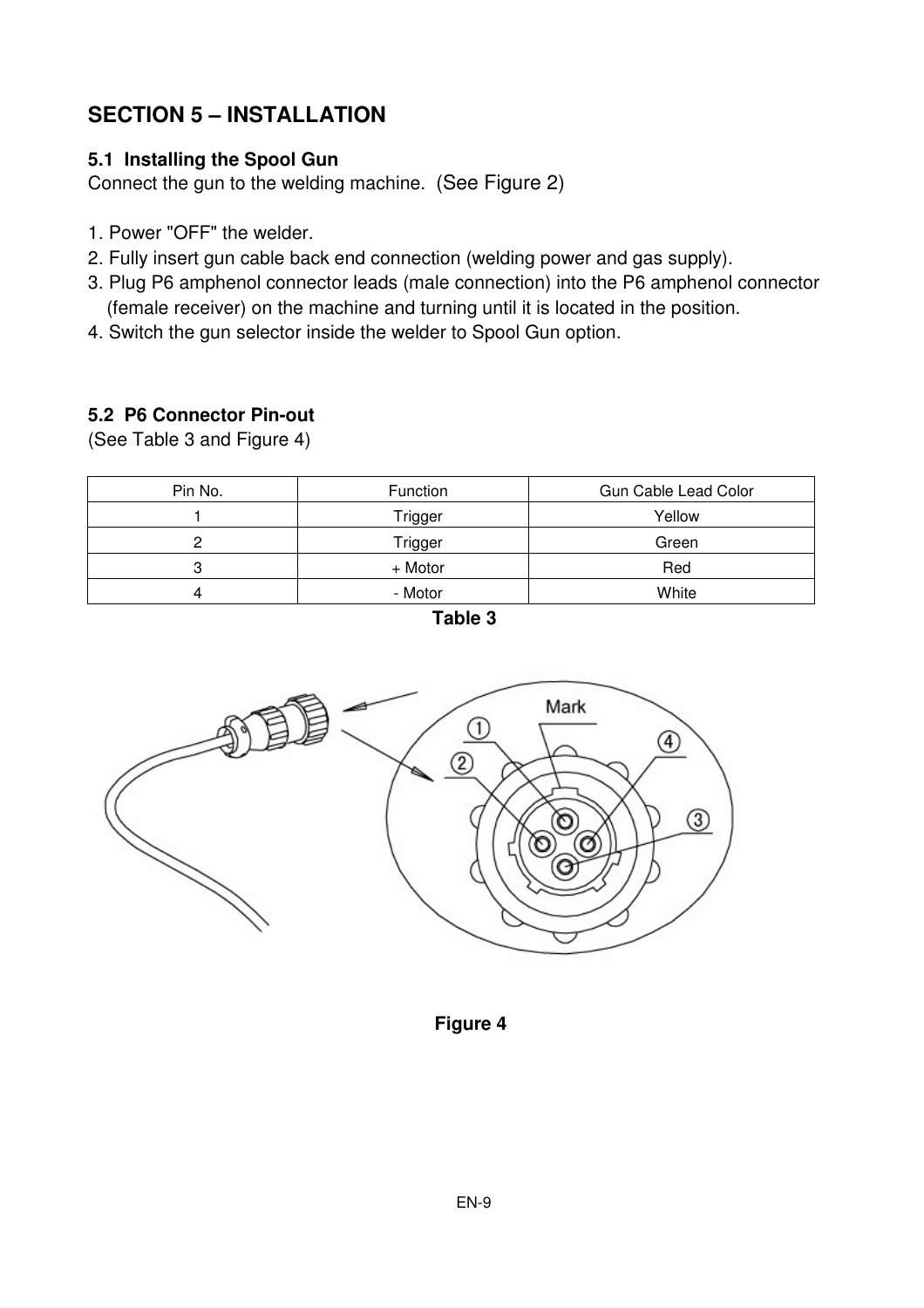#### **5.3 Drive Roll Replacement**

(See Figure 2)

The Weldmark Spool Gun comes with a .030" - .035" (0.8 - 0.9mm) drive roll.

If replacing the drive roll (if necessary), the procedure of replacement is as follows:

- 1. Unscrew the screw ⑥.
- 2. Take out the drive roll ⑤.
- 3. Put the drive roll in position and screw ⑥ to secure it to the wire driver.

#### **5.4 Installing the Wire Spool and Threading the Welding Wire**

(See Figure 5)

- 1. Remove cover ⑩, nut ⑨, and spool tension spring ⑧ in sequence. Load 4" (100mm) wire  $(7)$  on the spindle, the direction of the wire running is counterclockwise. Reinstall tension spring ⑧ & nut ⑨.
- 2. Extend approximately 12" (300mm) of wire ② from spool. Straighten it out by backbending it. Use care to prevent the wire from unraveling.
- 3. Cut off bent end of wire, leaving 4" (100mm) long straight section.
- 4. Gently pull open the idle roll assembly to expose the drive roll groove. Guide straightened wire through inlet wire guide  $\vec{q}$ ) to drive roll groove  $\vec{q}$ ). While holding open the idle roll  $\vec{q}$ ), slide end of wire into the gun tube liner ①, continue to push the wire through until it extends 2" past the gas diffuser.
- 5. Release the idle roll assembly and the straightened wire.
- 6. Tighten the wire feed tension knob ⑥ to a desired drive roll pressure to feed wire.
- 7. Screw on contact tip and nozzle.
- 8. Reinstall cover ⑩ & tighten nut ⑪.
- 9. The gun is ready for operation.



**Figure 5**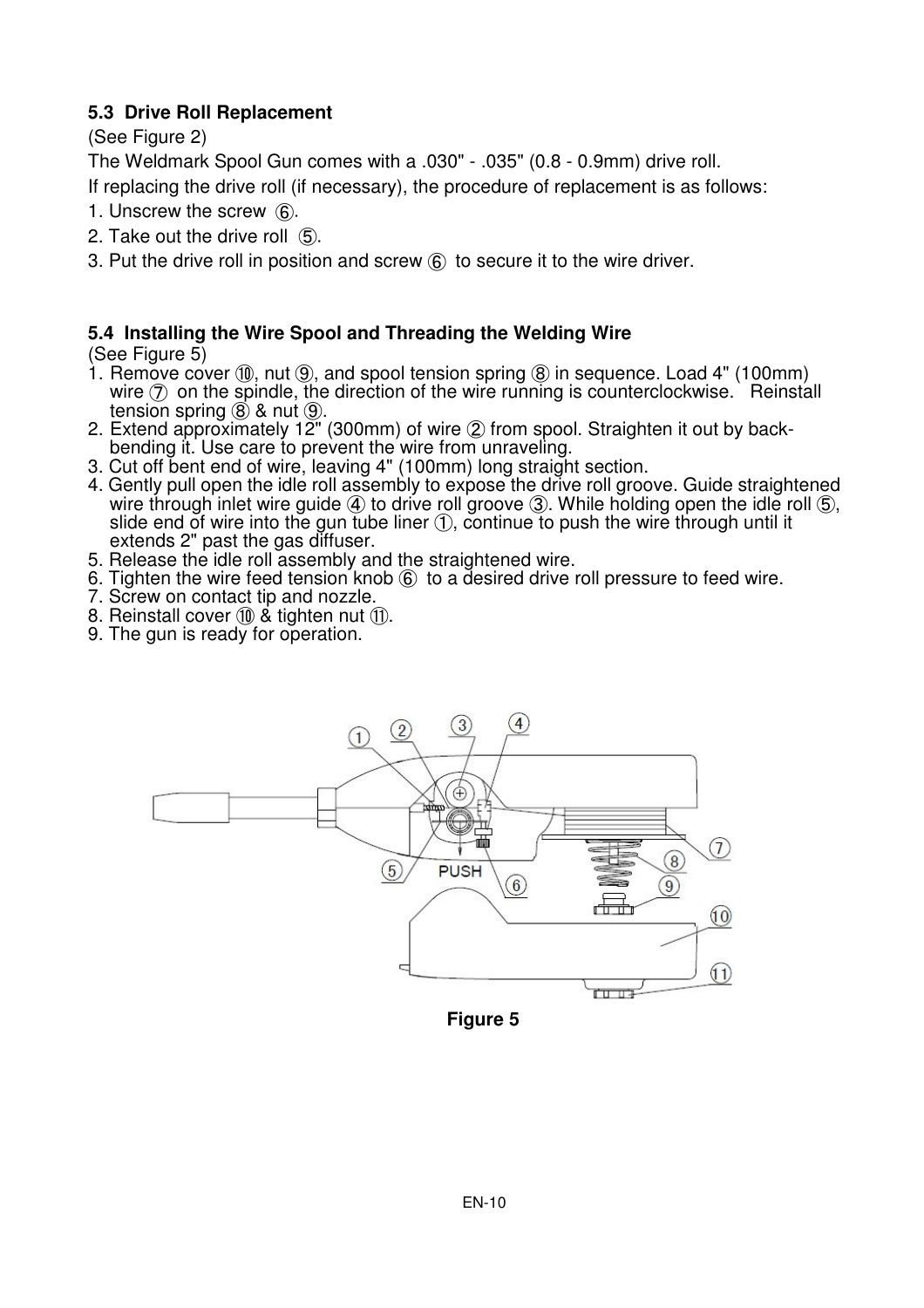#### **5.5 Loading the Welding Wire**

- 1. Power "OFF" the welder.
- 2. Screw off the nozzle and contact tip, then turn power "ON".
- 3. Press the trigger, then the driver feeds the wire into the gun. Release the trigger when welding wire exceeds past the mouth of the gun, then turn power "OFF".
- 4. Screw on the contact tip and nozzle.
- 5. Cut off the welding wire so that it extends about ¼" (6-10mm) from the contact tip.
- 6. Now the gun is ready for operation.

### **SECTION 6 – WELDING OPERATION**

- 1. Select suitable wire and shielding gas according to the type and thickness of the work piece (refer to related Welding Manual).
- 2. For Wire Speed and Voltage settings, refer to Table 6 (for MIG25-140) according to wire type and thickness of the work piece.
- 3. Check the wire and then choose the polarity and decide if shielding gas should be used.
- 4. Connect ground clamp to the work piece and be sure the connection is in good condition and in correct polarity.
- 5. With your welding helmet in position to protect your eyes, press the trigger to weld. Keep the contact tip and the work piece in a distance of  $3/16" - 3/8"$  (5-10mm).
- 6. To stop welding, release the trigger.
- 7. Close the valve of the gas cylinder (if the gas is used) when the welding work is finished. Press the trigger to discharge the shielding gas inside the hose. Turn "OFF" the power last.

|                       |                                                                                          |                         |                                      | ັ່      |         |        |
|-----------------------|------------------------------------------------------------------------------------------|-------------------------|--------------------------------------|---------|---------|--------|
| Methods<br>of Welding | Welding Wire<br>Specification                                                            | Shielding<br><b>GAS</b> | Voltage/Wire Feed<br>Rate Regulation |         |         |        |
|                       |                                                                                          |                         | 20 gauge                             | 1/16"   | 3/32"   | 1/8"   |
|                       |                                                                                          |                         | (0.8mm)                              | (1.6mm) | (2.5mm) | (3mm)  |
| <b>MIG</b><br>$DC+$   | Aluminum<br><b>Welding Wire</b><br>With diameter<br>.030" - .035"<br>$(0.8 - 0.9$ mm $)$ | 100%<br>Argon           | $C-5$                                | $E-8$   | $H-I0$  | $J-10$ |

#### **Reference parameters for Aluminum welding** (Table 6)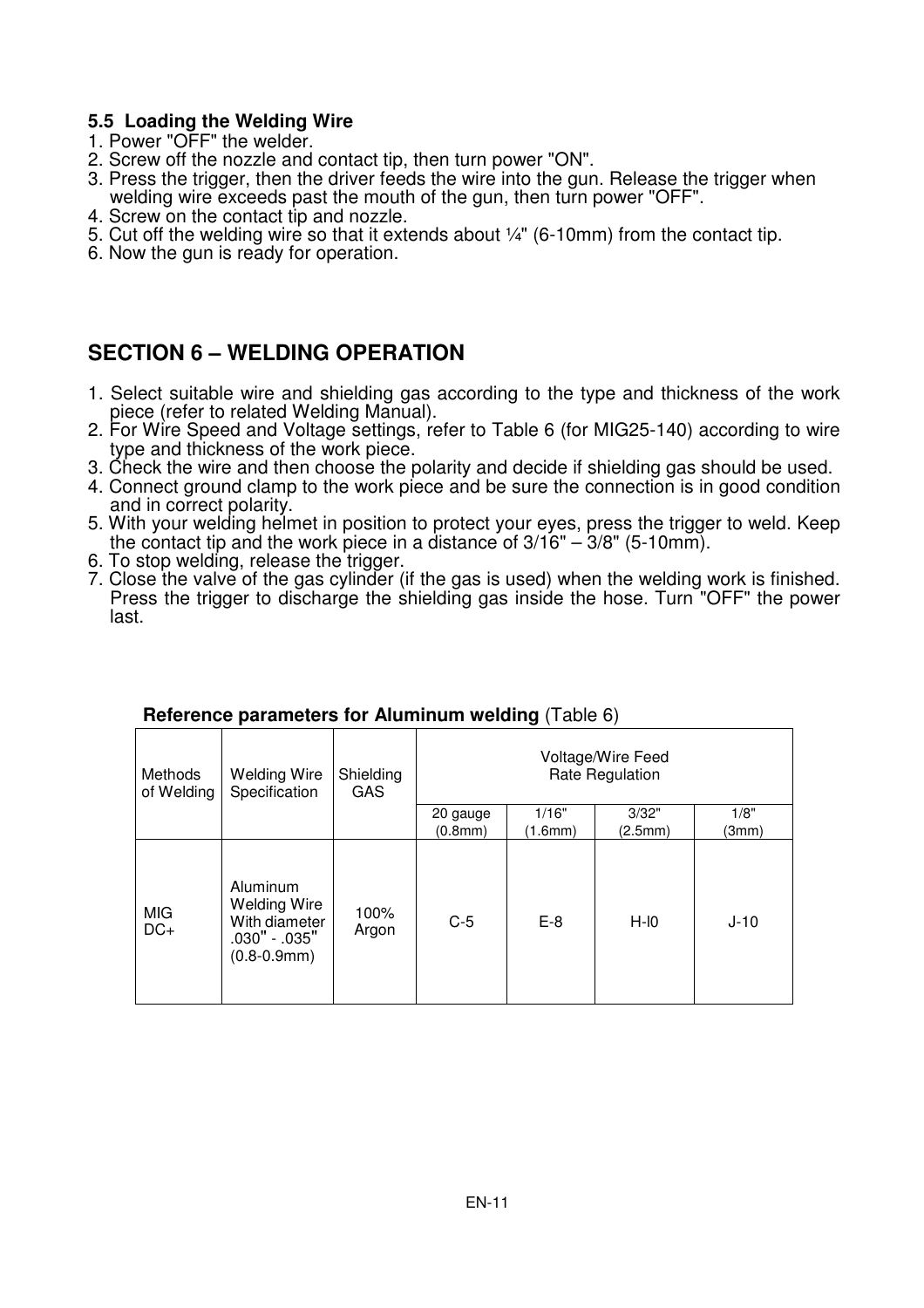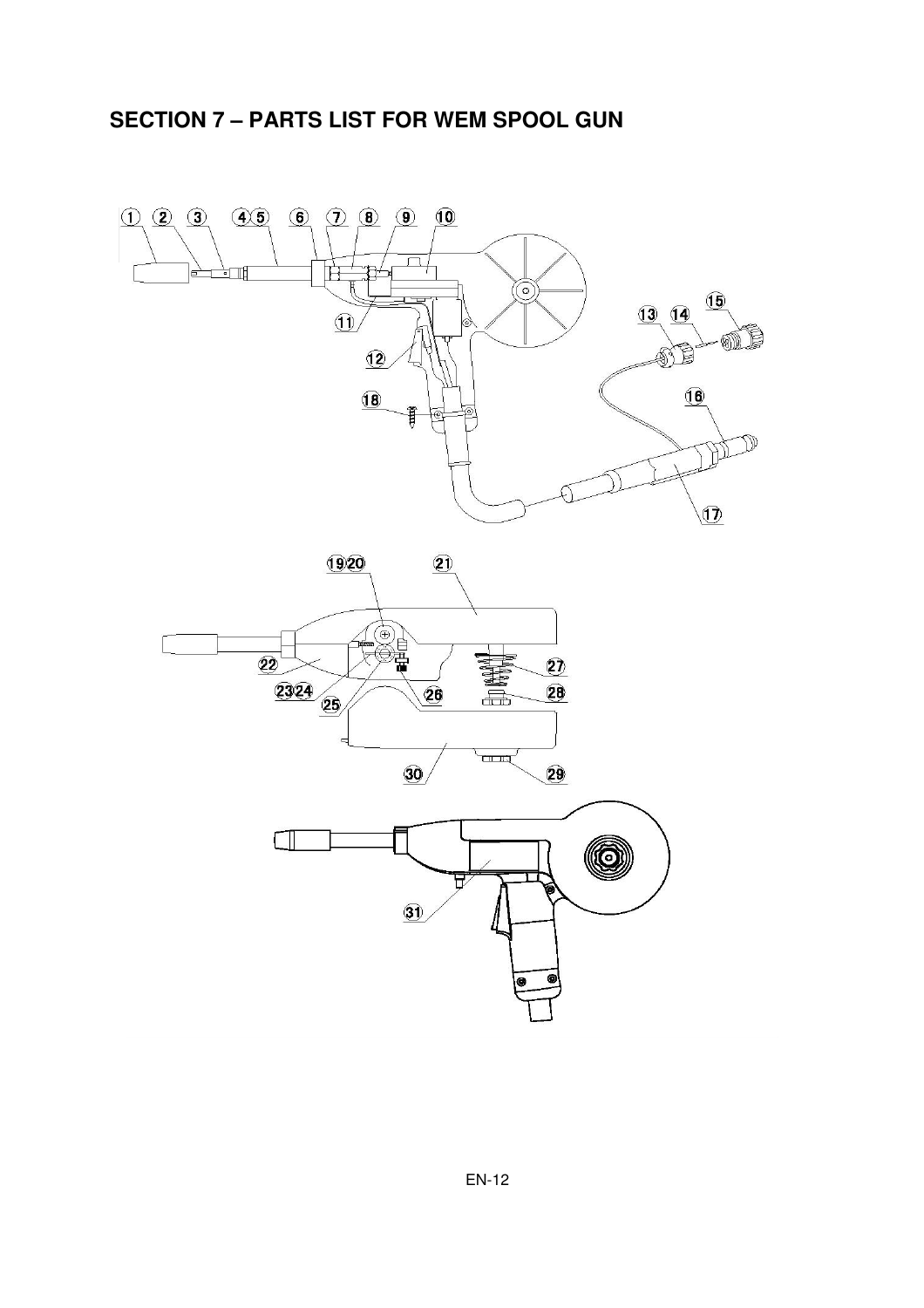| <b>ITEM</b>    | DESCRIPTION (PART NO.)         | QTY          |
|----------------|--------------------------------|--------------|
| 1              | Nozzle (WMK21-50F)             | 1            |
| $\overline{c}$ | Contact tip (WMK11-35)         | 1            |
| 3              | Diffuser (WMK51)               | $\mathbf{1}$ |
| $\overline{4}$ | Neck Pipe                      | 1            |
| 5              | <b>Shielding Pipe</b>          | 1            |
| 6              | <b>Body Nut</b>                | 1            |
| $\overline{7}$ | <b>Tight Nut</b>               | $\mathbf{1}$ |
| 8              | Hexagon Connector              | 1            |
| 9              | <b>Liner Assembly</b>          | $\mathbf{1}$ |
| 10             | <b>Driver Assembly</b>         | $\mathbf{1}$ |
| 11             | Copper Tag                     | 1            |
| 12             | <b>Trigger Assembly</b>        | 1            |
| 13             | Amphenol Male Connector        | 1            |
| 14             | Pin                            | 4            |
| 15             | Amphenol Female Connector      | $\mathbf{1}$ |
| 16             | O Ring                         | 2            |
| 17             | <b>Back End Cable Assembly</b> | 1            |
| 18             | <b>Screw ST3.5*16</b>          | 3            |
| 19             | Drive Roll                     | 1            |
| 20             | Screw M4*5                     | 1            |
| 21             | <b>Right Body</b>              | 1            |
| 22             | Left Body                      | 1            |
| 23             | <b>Upper Spring</b>            | 1            |
| 24             | Lower Spring                   | 1            |
| 25             | Bearing 61800-2RS              | 1            |
| 26             | Wire Feed Tension Knob         | 1            |
| 27             | <b>Spool Tension Spring</b>    | 1            |
| 28             | Spool Tension Nut              | 1            |
| 29             | Spool Cover Nut                | 1            |
| 30             | Spool Cover                    | 1            |
| 31             | Warning Label                  | $\mathbf{1}$ |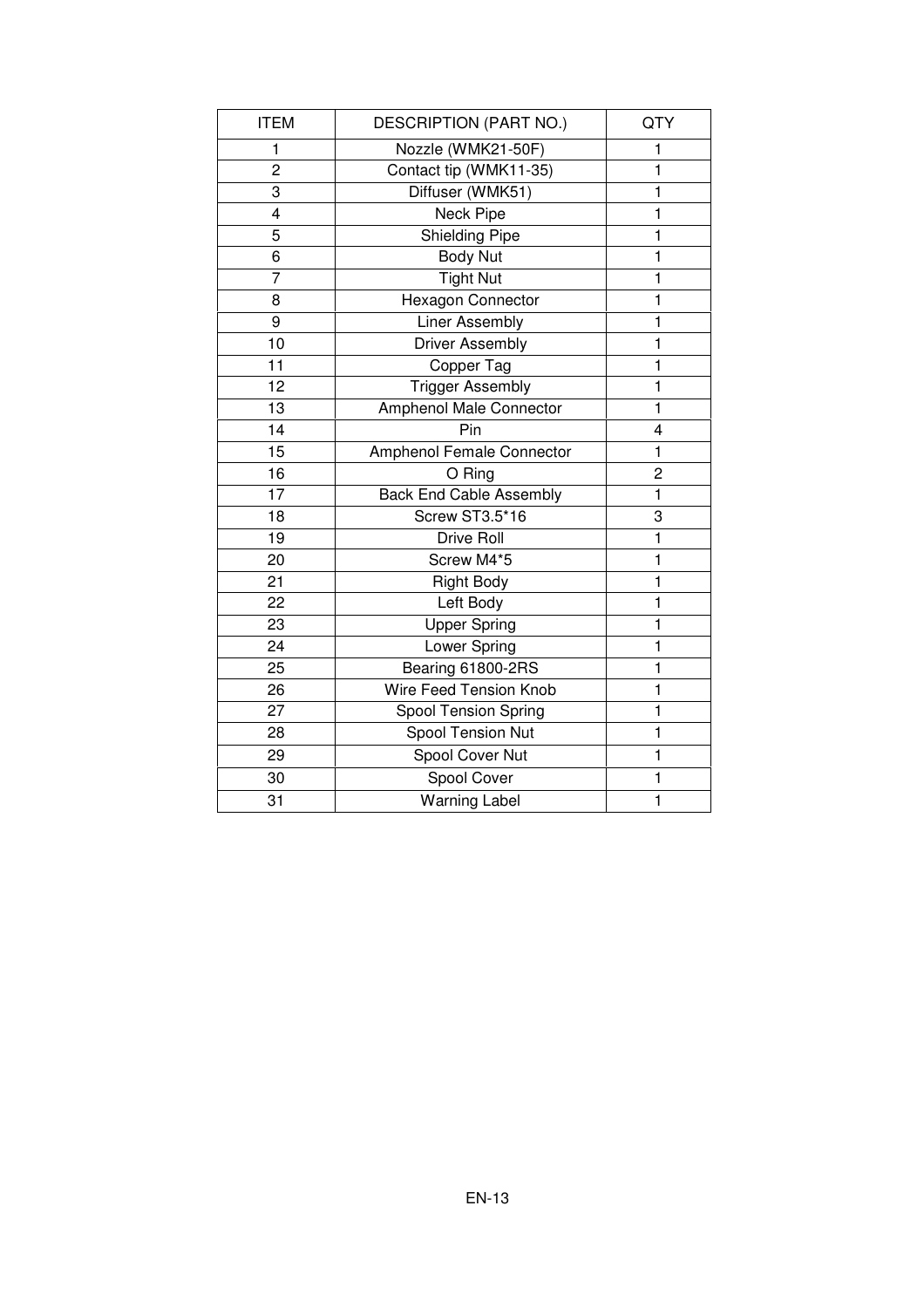## **SECTION 8 – WARRANTY INFORMATION**

#### **LIMITED WARRANTY**

**Statement of Limited Warranty** : "Weldmark" makes every effort to ensure that its products meet high quality standards and warrants to the original end user (Purchaser). This warranty is void if "Weldmark" or its authorized distributors find that the equipment has been subjected to improper installation, care, unauthorized modification, tampering, inadequate maintenance, improper storage or abnormal use. This limited warranty is not transferable from the original purchaser to a second owner. In no event is "Weldmark" liable or responsible for any injury, damage, or loss resulting either directly or indirectly from the use or misuse of this product. **This warranty is expressly in lieu of all other warranties, expressed or implied, including the warranties of merchantability and fitness.** 

#### **WEM SPOOL GUN - Limited 90 day warranty**

**Ninety (90) Days**, from the date of purchase, that the gun, liner and wire feed mechanism are free of defects in material and workmanship. This does not apply to consumable parts, tips, nozzles and welding wire.

To take advantage of this warranty, the product or part must be returned to the authorized Weldmark Distributor with transportation charges prepaid. Proof of purchase, with an explanation of the complaint, must accompany the merchandise. If our inspection verifies a defect, we will either repair or replace the product at our election or we may elect to refund the purchase price if we cannot readily or quickly provide the Purchaser with a replacement. Weldmark and Weldmark distributors will return repaired products at our expense, but if Weldmark and Weldmark distributors determine there is no defect, or that the defect resulted from causes not within the scope of our warranty, then the Purchaser must pay the cost for the return of the product.

This warranty gives the Purchaser specific legal rights and they may also have other rights, which vary from state to state.

www.weldmark.com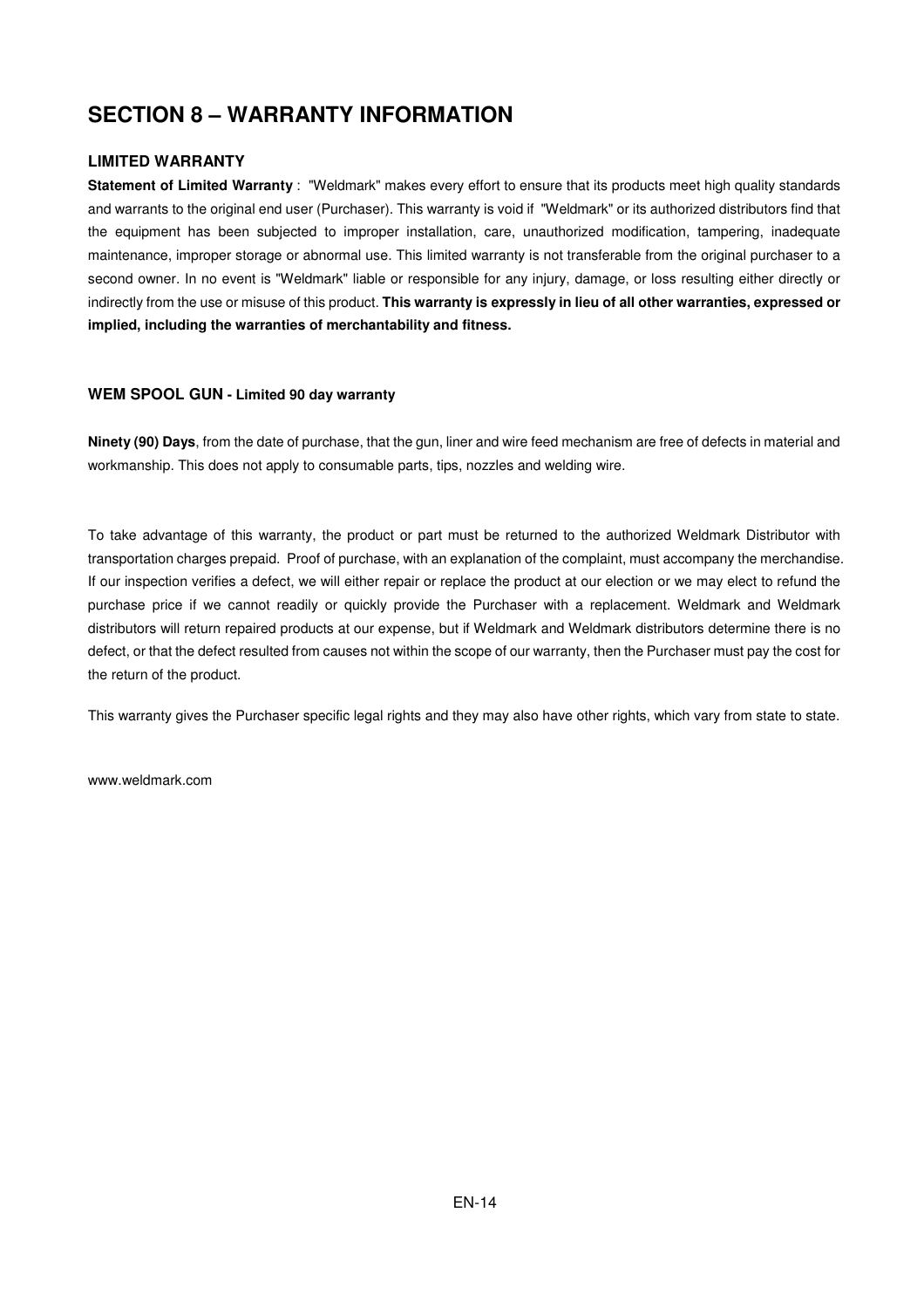# Weldmark WEM LE PISTOLET A SOUDER

# Mode d'emploi



Félicitations pour l'achat du Weldmark WEM Pistolet à souder.

Ce manuel d'utilisation est conçu pour vous aider à tirer le meilleur parti de votre WEM pistolet à souder. Examinez attentivement toutes les précautions de sécurité. Le respect des bonnes règles de sécurité vous protège des dangers potentiels sur le lieu de travail. L'installation et le fonctionnement sont rapides et faciles. La liste des pièces vous aidera à trouver la pièce exacte lorsque vous en avez besoin pour résoudre un problème. Des informations de garantie de service sont également fournies. Conservez ce manuel dans un endroit sûr pour référence ultérieure. Écrivez votre numéro de facture et la date d'achat ci-dessous :

Numéro de facture: et a controller de la controller d'achat: et a controller d'achat:  $\Box$  de d'achat:  $\Box$ 

www.weldmark.com

English (EN) **Français (FR)**  Español (ES)

WMSG-FR rev. Sep-6-2012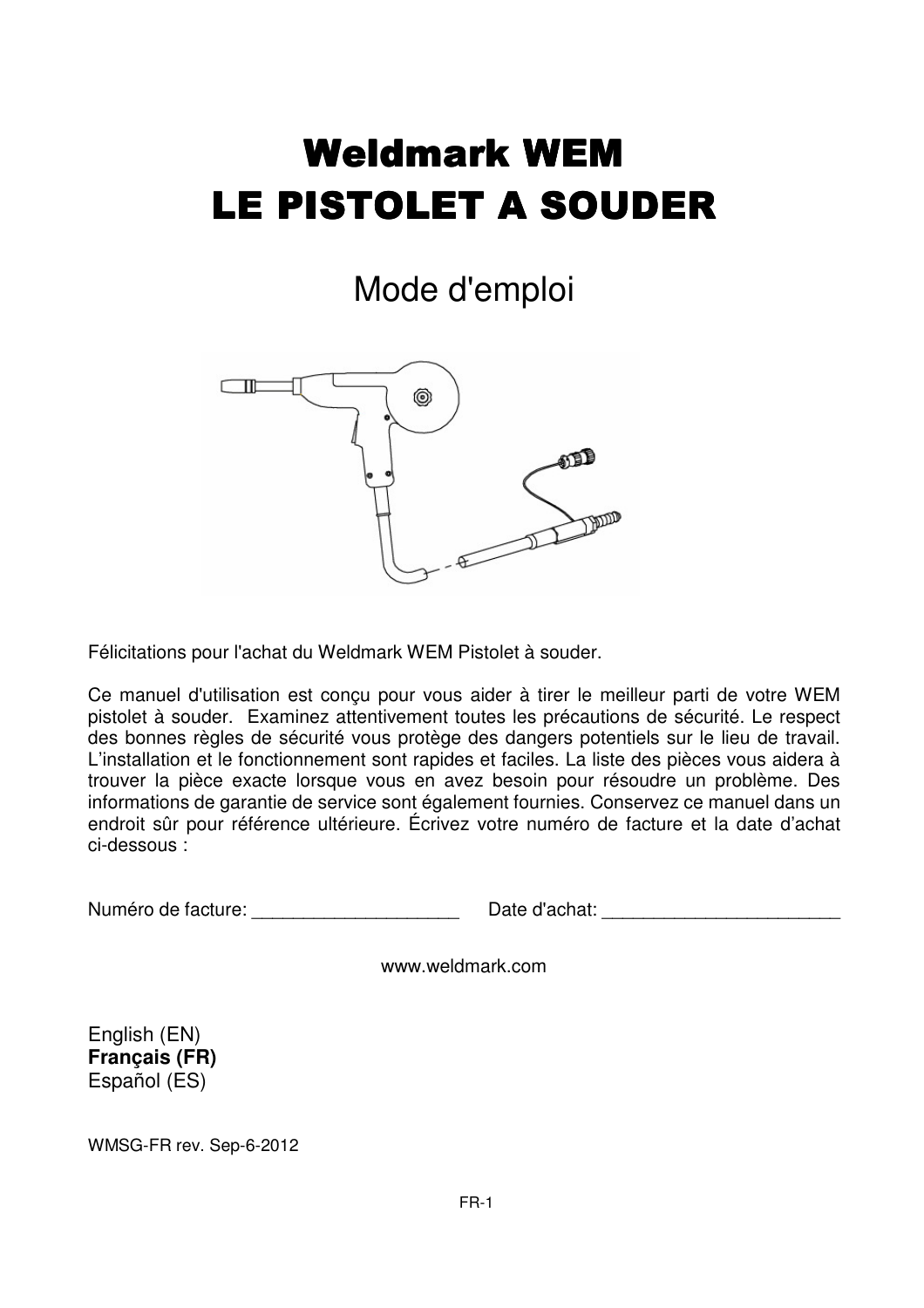## **TABLE DES MATIÈRES**

| SECTION 1        |                                                                        |  |  |
|------------------|------------------------------------------------------------------------|--|--|
| <b>SECTION 2</b> |                                                                        |  |  |
| <b>SECTION 3</b> |                                                                        |  |  |
| SECTION 4        |                                                                        |  |  |
| <b>SECTION 5</b> |                                                                        |  |  |
|                  | 5.1                                                                    |  |  |
|                  |                                                                        |  |  |
|                  |                                                                        |  |  |
|                  | 5.4 Installation de la bobine de fil et Enfilage du fil de soudage  10 |  |  |
|                  |                                                                        |  |  |
| <b>SECTION 6</b> |                                                                        |  |  |
| SECTION 7        |                                                                        |  |  |
| <b>SECTION 8</b> |                                                                        |  |  |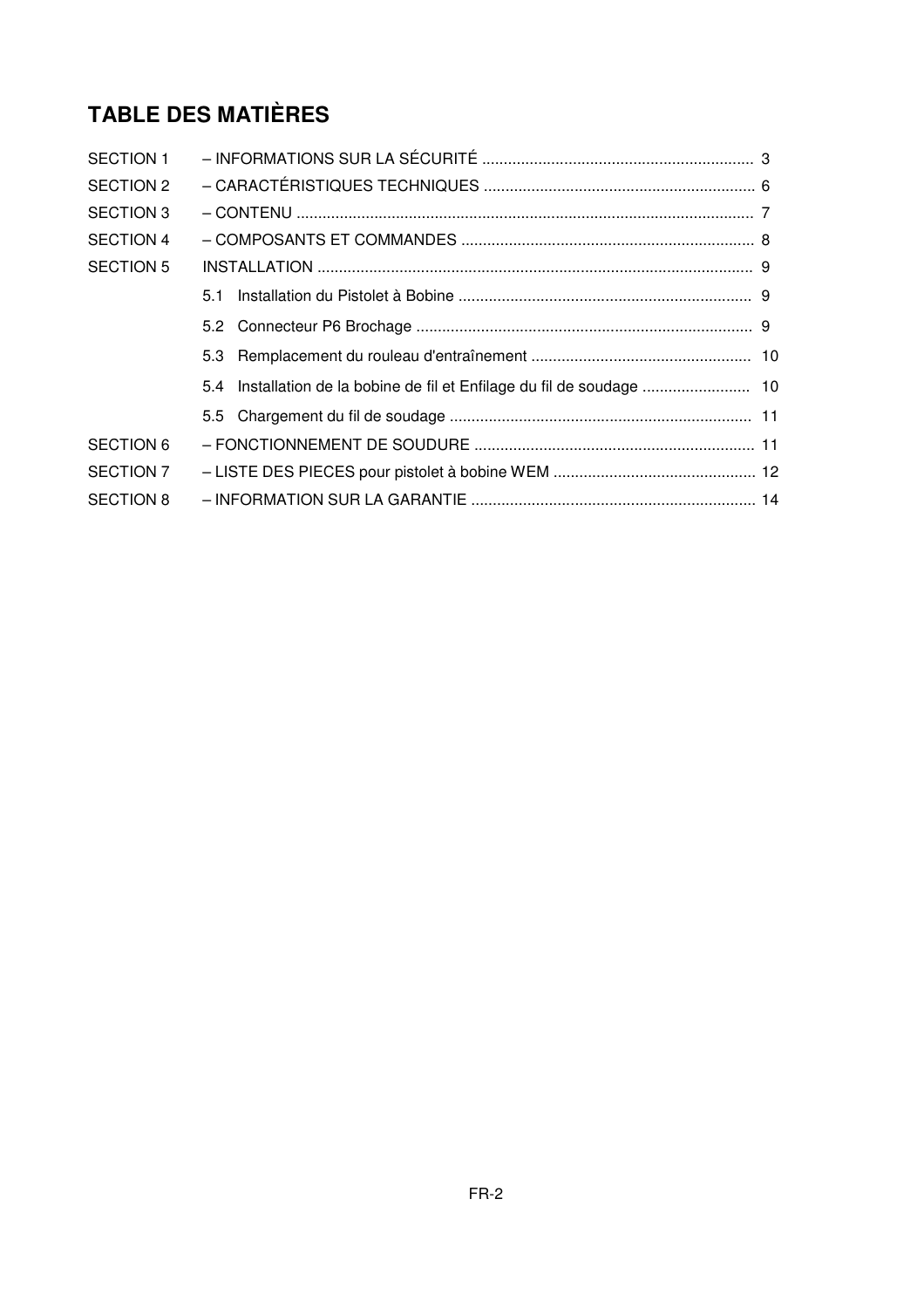## **SECTION 1 - INFORMATIONS SUR LA SÉCURITÉ**

 $\overline{\phantom{0}}$ 

### **LE CHOC ÉLECTRIQUE peut tuer**

équipement!

• Une mauvaise utilisation du chalumeau électrique peut causer des chocs électriques des blessures et la mort ! Prendre toutes les précautions décrites dans ce manuel afin de réduire le risque de chocs électriques.

entretenir et réparer cet équipement. Lisez toutes les instructions avant d'utiliser cet

#### **LES FUMÉES ET LES GAZ peuvent être dangereux**

- Ne pas respirer les fumées qui sont produites par le chalumeau en fonction. Ces fumées sont dangereuses.
- Garder la tête et le visage hors des fumées de soudage.
- Les gaz de protection utilisés pour le soudage à l'arc peuvent chasser l'air et causer des blessures ou la mort. Toujours utiliser une ventilation suffisante, surtout dans les endroits clos, afin d'assurer un air respirable est sain.

### **LES ÉTINCELLES DE SOUDAGE peuvent provoquer un incendie ou une explosion**

- Ne pas utiliser un soudeur à l'arc électrique dans des zones inflammable où des vapeurs explosives peuvent être présentes.
- Prendre des précautions pour s'assurer que les étincelles et la chaleur ne vont pas provoquer des flammes dans les endroits cachés, les fissures, etc…Toujours garder un extincteur à incendie accessible en effectuant des opérations de soudage à l'arc.
- Avant le démarrage et l'entretien d'un soudeur à l'arc électrique, lire et comprendre toutes les instructions. Le non-respect des mesures de sécurité ou des instructions peut entraîner des dommages matériels et / ou de graves blessures ou la mort.
- Toute installation, entretien, la réparation et le fonctionnement de cet équipement doit être effectuée par des personnels qualifiées conformément aux codes nationaux et locaux.







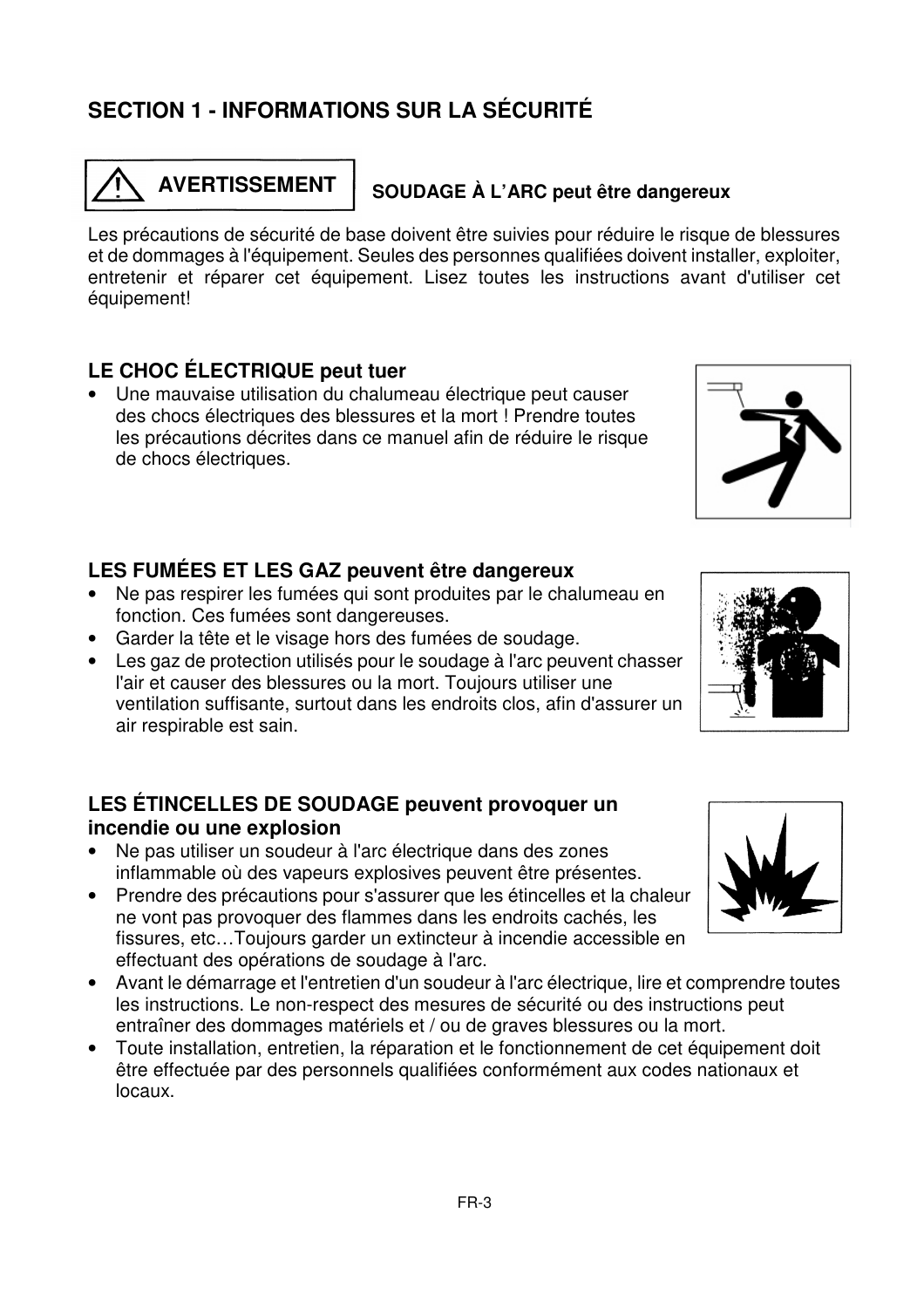## **LE RAYONNEMENT DE L'ARC peut brûler les yeux et la peau**

- Utiliser un bouclier avec le filtre adéquat pour protéger vos yeux contre les étincelles et les rayons de l'arc lors du soudage ou observant l'arc de soudage. Chef de blindage et filtre d'objectif doivent être conformes aux normes ANSI Z87.1.
- Porter des vêtements adéquats en matières résistantes à la flamme, vous et votre entourage, pour protéger votre peau des rayons de l'arc.
- Protéger les autres employés à proximité par un matériel ininflammable et / ou les avertir de ne pas regarder l'arc ni s'exposer aux rayons de l'arc, aux projections ou au métal chaud.

### **LE METAL CHAUD peut causer des brûlures graves**

- NE PAS toucher les pièces chaudes sans gants de sécurité appropriés
- Laisser refroidir le pistolet avant la réparation ou l'échange des consommables.
- Porter des gants de soudage et des vêtements pour éviter les brûlures.

# **LES CHAMPS ELECTROMAGNETIQUES peuvent être**

- **dangereux**
- Le champ électromagnétique qui est généré au cours du soudage à l'arc peut interférer avec le fonctionnement de diverses électriques et appareils électroniques tels que les stimulateurs cardiaques. Les personnes utilisant ces appareils doivent consulter leur médecin avant d'effectuer toute opération de soudage à l'arc électrique.
- Mettre ensemble les fils du pistolet et les câbles de travail et les fixer avec un ruban lorsque cela est possible.
- Ne pas enrouler les câbles soudeur à l'arc autour du corps.
- Toujours positionner les fils du pistolet et les câbles de sorte qu'ils soient du même côté du corps.
- L'exposition aux champs électromagnétiques lors du soudage peut avoir d'autres problèmes de santé qui ne sont pas connus.



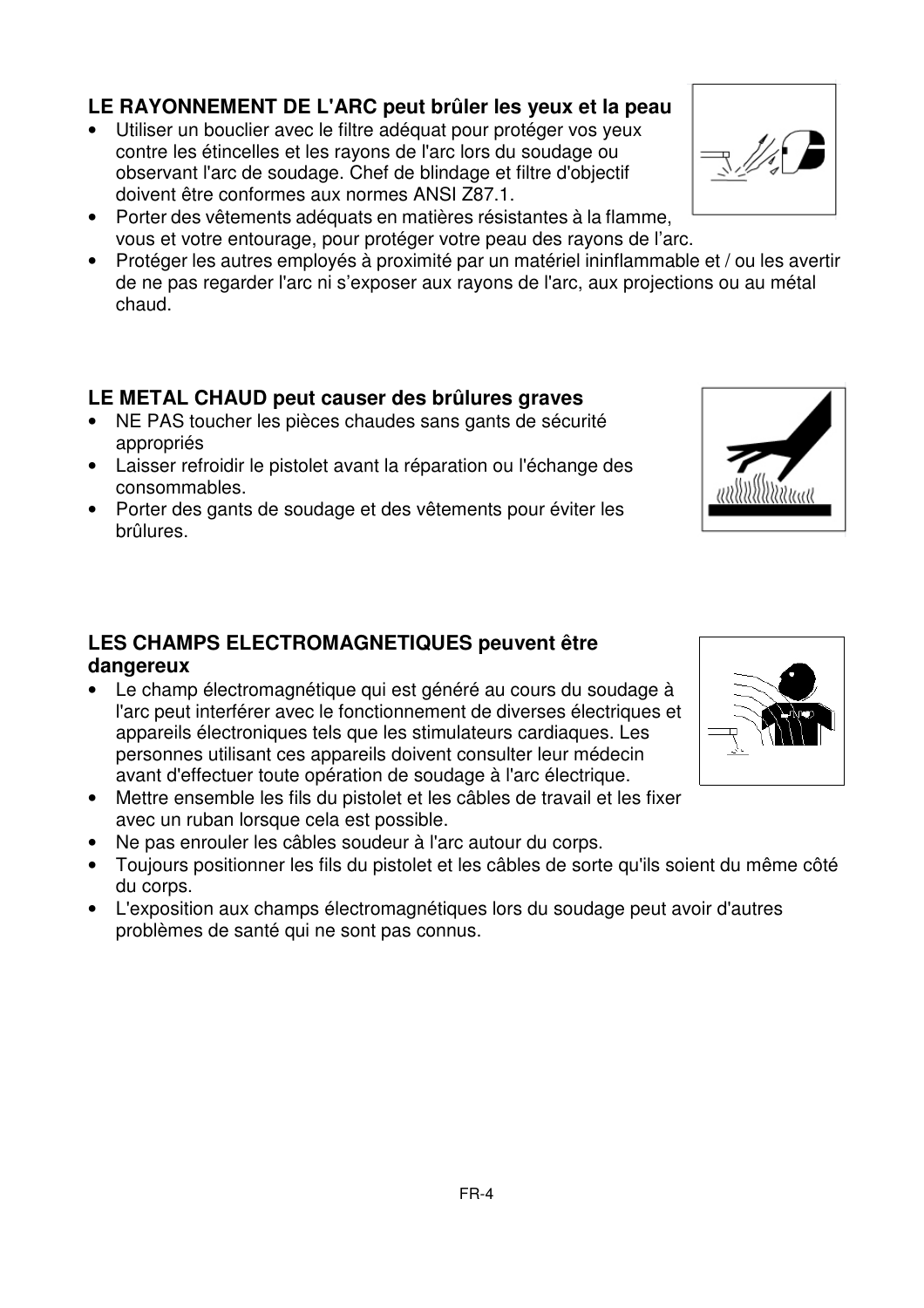#### **LES CYLINDRES peuvent exploser s'ils sont endommagés**

- Les bouteilles de gaz protecteur contiennent du gaz sous haute pression. Inspecterle cylindre pour les bosses, entailles ou autres types de dommages. Un cylindre endommagé peut exploser.
- Protéger les bouteilles de gaz de la chaleur excessive, des chocs mécaniques, des dommages physiques, de la saleté, des flammes nues, des étincelles et des arcs de soudage.
- Maintenir les cylindres en position verticale. Attacher les bouteilles à un support fixe. NE PAS laisser tomber le cylindre.
- Les bouteilles doivent être tenues à l'écart du processus de soudage et des circuits électriques.
- NE JAMAIS placer une torche de soudage sur une bouteille de gaz.
- NE JAMAIS toucher une bouteille de gaz avec une électrode, fil de soudage, buse, ou pointe.
- Ne jamais souder une bouteille pressurisée.
- Identifier votre application et utiliser uniquement des bouteilles de gaz protecteur, régulateurs, tuyaux et raccords. Gardez tout bien entretenus et les remplacer si nécessaire.
- NE JAMAIS laisser la vanne de sortie près du visage lors de l'ouverture.
- TOUJOURS garder le capuchon de protection sur la soupape lorsque le cylindre n'est pas en cours d'utilisation.
- Les bouteilles sont lourdes et peuvent nécessiter un équipement spécialisé ou plusieurs personnes pour les déplacer et les positionner en toute sécurité.
- Lire et respecter les instructions de la Compressed Gas Association (CGA) la publication P-1.

### **PROPOSITION 65 DE CALIFORNIE MISES EN GARDE**

- Le soudage ou le coupage produit des vapeurs ou des gaz qui contiennent des produits chimiques reconnus par l'État de Californie pour causer une anomalie congénitale et, dans certains cas, le cancer. (California Health & Safety Code Section 25249.5 et suiv.)
- Les batteries, les bornes et autres accessoires contiennent du plomb, des produits chimiques reconnus par l'État de Californie pour provoquer des cancers et des malformations congénitales ou d'autres problèmes de reproduction. Se laver les mains après les manipulations.

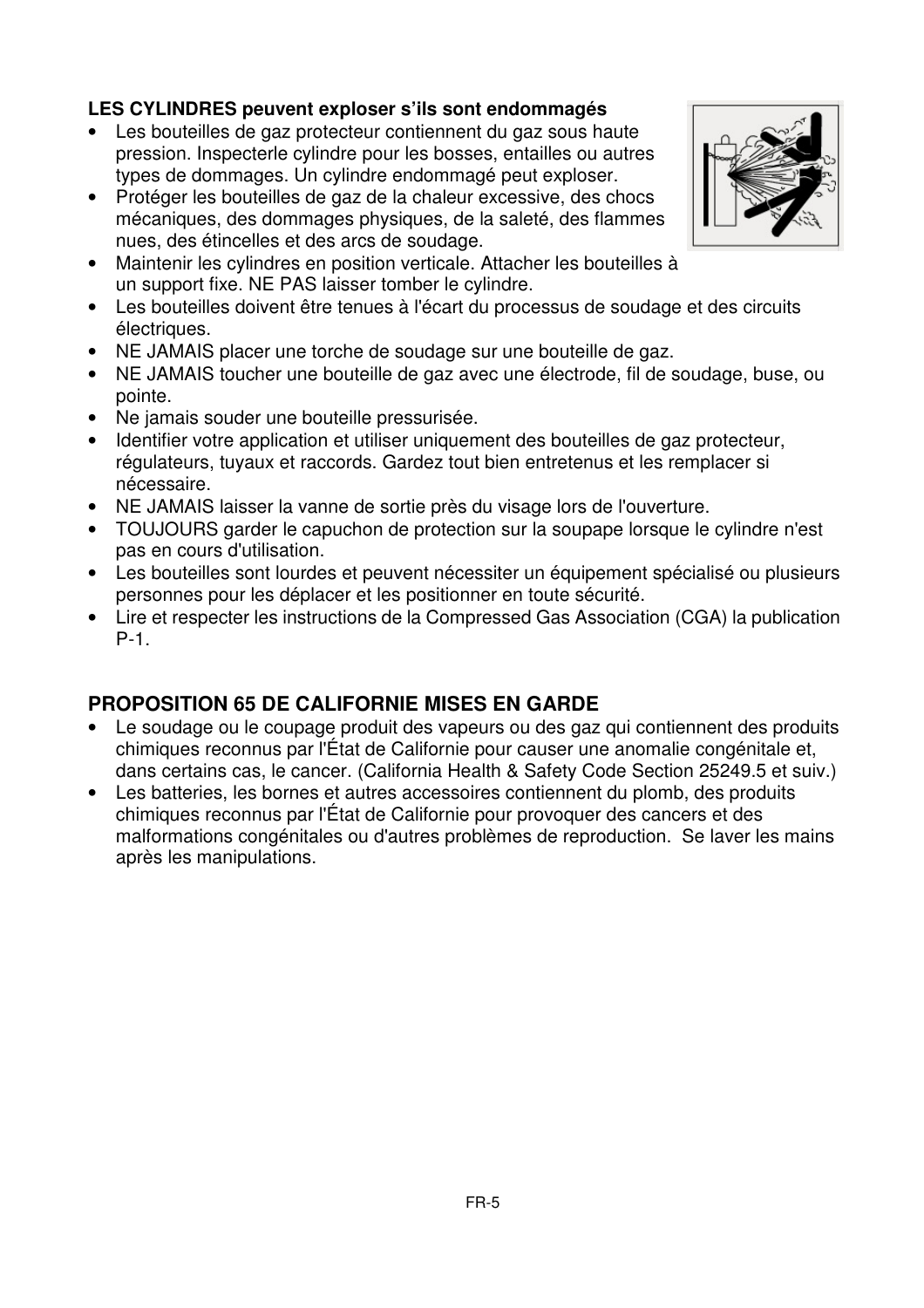## **SECTION 2 - CARACTÉRISTIQUES TECHNIQUES**

| Modèle                            | WEM Pistolet à souder                          |
|-----------------------------------|------------------------------------------------|
| Procédé de soudage                | GMAW - pour aluminium, acier, acier inoxydable |
|                                   | FCAW - pour fourré                             |
| Dimensions des fils               | $.030" - .035" (0,8 - 0,9mm)$                  |
| Taille de la bobine               | 4" (100mm) de diamètre                         |
| Longueur du câble                 | $10'$ (3m)                                     |
| <b>Poids</b>                      | 7lbs (3kg)                                     |
| Nominale de la tension d'entrée   | 12VDC                                          |
| Nominale du courant de soudage ** | 130 ampères @30% cycle de travail ***          |
| Vitesse Max du fil                | 511 "/ min (13m/min)                           |

#### **NOTE:**

\*\* - Voir les spécifications de votre soudeur.

\*\*\* - Le cycle de travail est défini comme «La quantité de temps dans une période de dix minutes des travaux que l'appareil électrique peut effectuer sans être surchauffé". Cet équipement peut fonctionner au maximum pendant 3 minutes et doit se reposer pendant 7 minutes dans une période consécutive de 10 minutes pour éviter la surchauffe.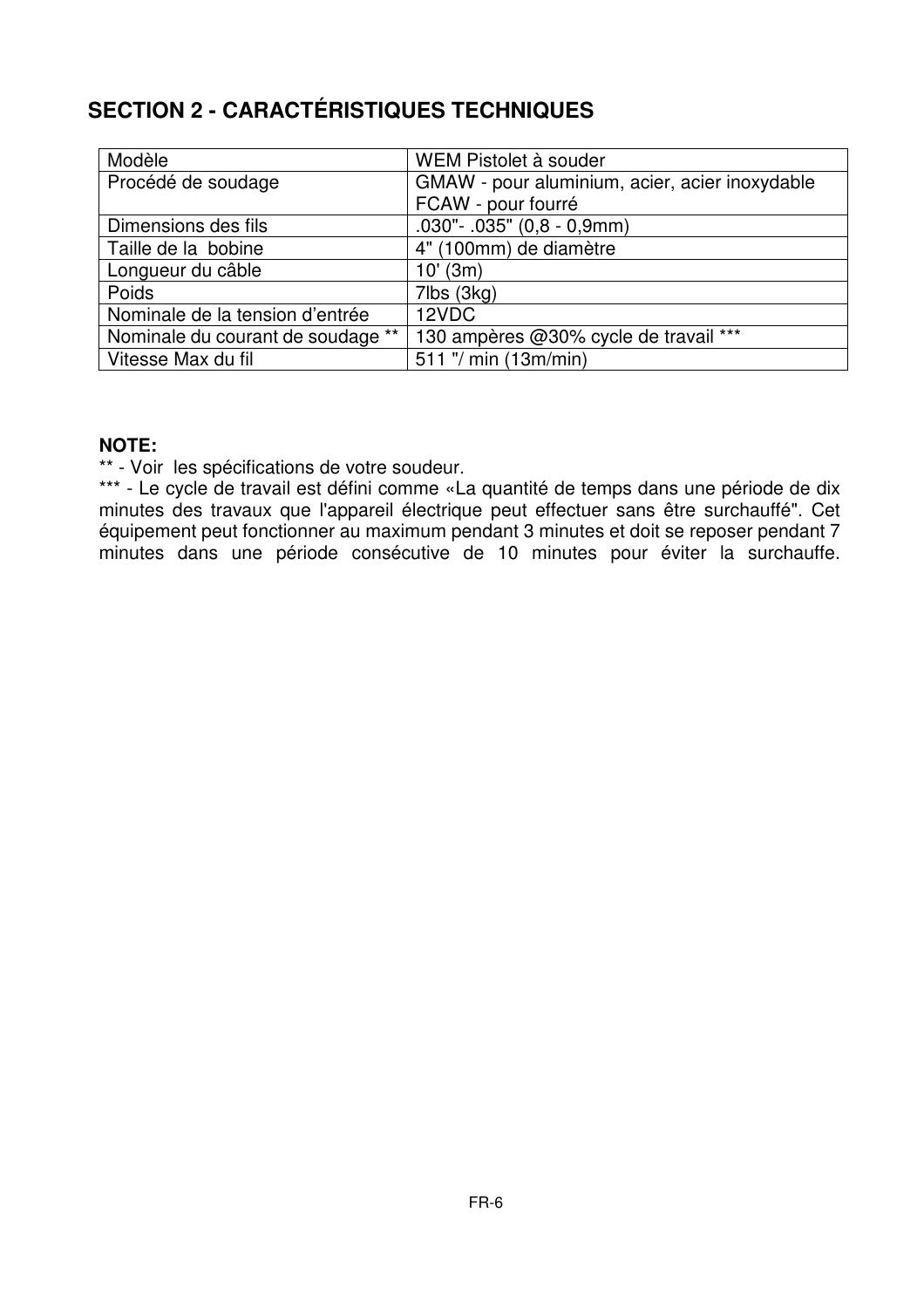## **SECTION 3 - CONTENU**

Déballer soigneusement le pistolet à bobine et les composants. Assurez-vous que l'emballage contient les éléments suivants (voir la figure 1).





- **1. WEM Pistolet à bobine**
- **2. Bobine 1LB .035" (0,9mm) Fil Aluminium**
- **3. .030" Et .035" (0,8 et 0,9mm) Tube Contact**
- **4. Mode d'emploi**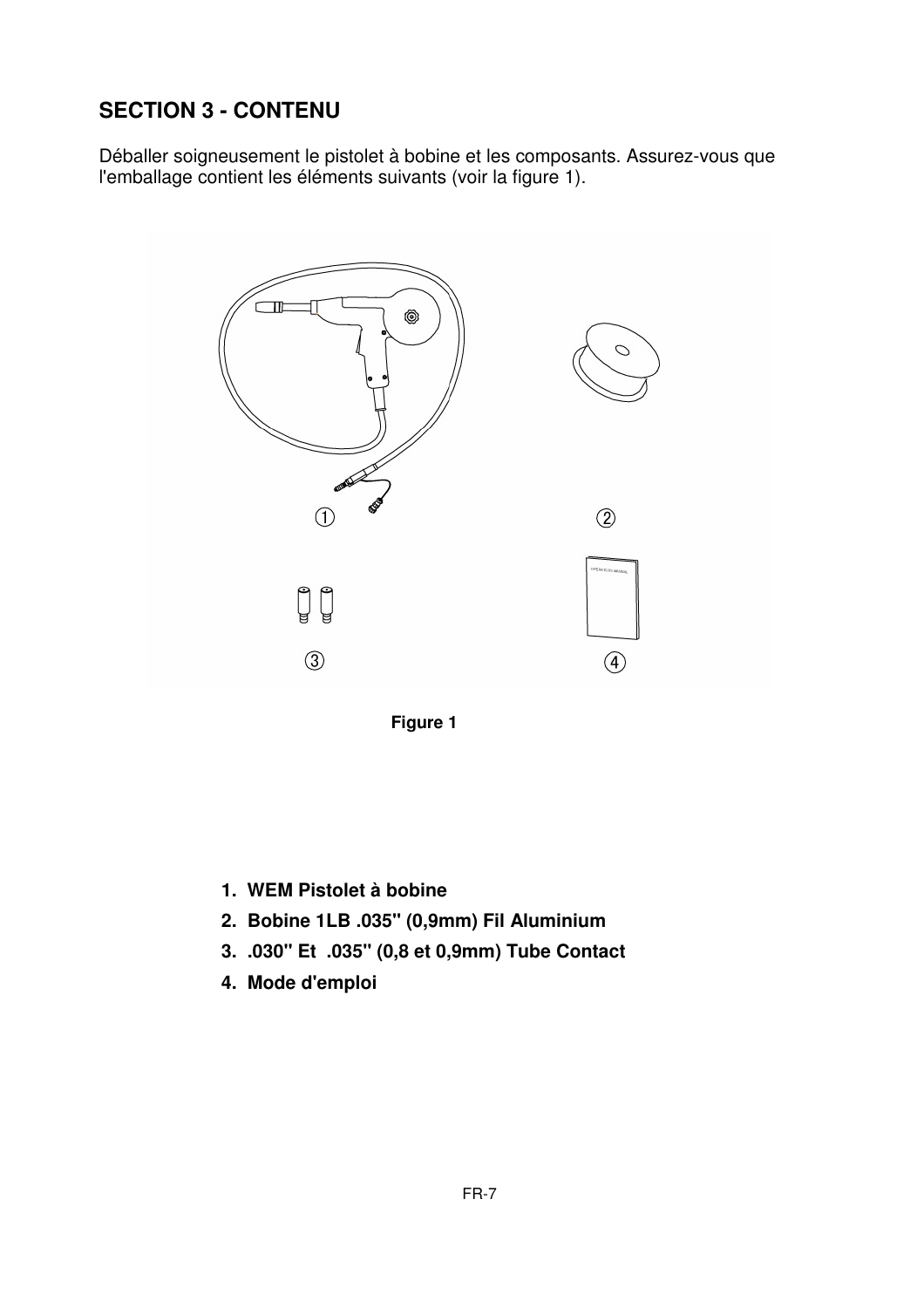### **SECTION 4 - COMPOSANTS ET COMMANDES (voir la figure 2)**



**Figure 2** 

- **1. Buse de Gaz**
- **2. Tube Contact**
- **3. Diffuseur**
- **4. Montage du fil conducteur**
- **5. Rouleau conducteur**
- **6. Vis**
- **7. Bobine de fil**
- **8. Ressort de tension de bobine**
- **9. Écrou**
- **10. Déclencheur**
- **11. Couvercle gauche**
- **12. Connecteur Amphenol**
- **13. Tweco ® de style extrémité du connecteur de retour**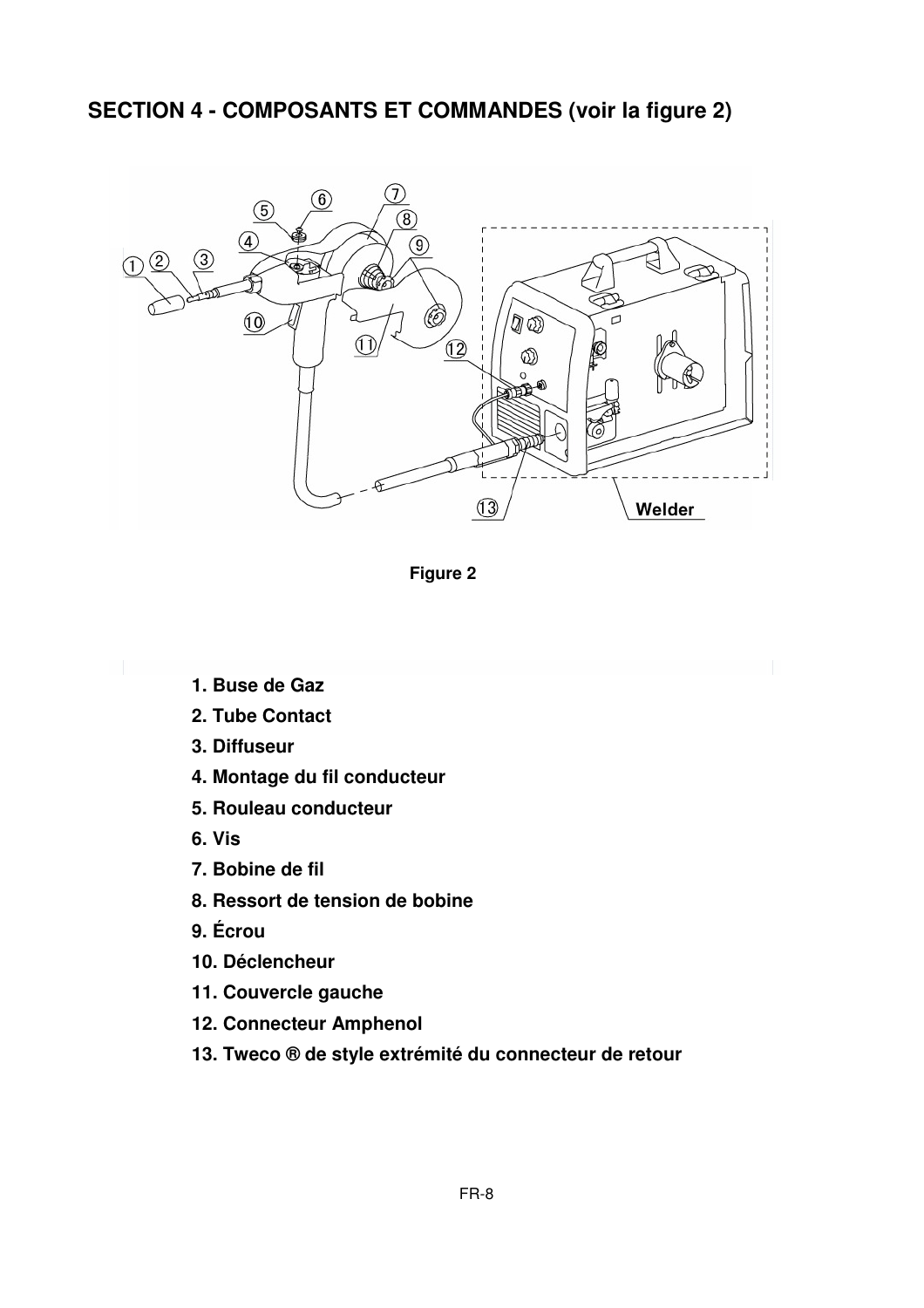## **SECTION 5 - INSTALLATION**

#### **5.1 INSTALLATION DU PISTOLET A BOBINE**

Raccordez le pistolet à la machine à souder. (Voir la figure 2)

- 1. Alimentation sur "OFF" de la soudeuse.
- 2. Insérez complètement le câble du pistolet à l'extrémité arrière de connexion (puissance de soudage et de gaz).
- 3. Branchez P6 Amphenol , connecteur principal, (connexion mâle) dans le connecteur P6 Amphenol (récepteur femelle) sur la machine et tournez jusqu'à ce qu'il se trouve dans la position.
- 4. Commutez le sélecteur du pistolet à l'intérieur de la soudeuse à l'option Pistolet à Bobine.

#### **5.2 Connecteur P6 Pin-out**

(Voir le tableau 3 et la figure 4)

| N° de broche | Fonction    | Couleur du câble conducteur du pistolet |
|--------------|-------------|-----------------------------------------|
|              | Déclencheur | Jaune                                   |
|              | Déclencheur | Vert                                    |
|              | + Moteur    | Rouge                                   |
|              | - Moteur    | <b>Blanc</b>                            |
|              | _ _ _ _     |                                         |



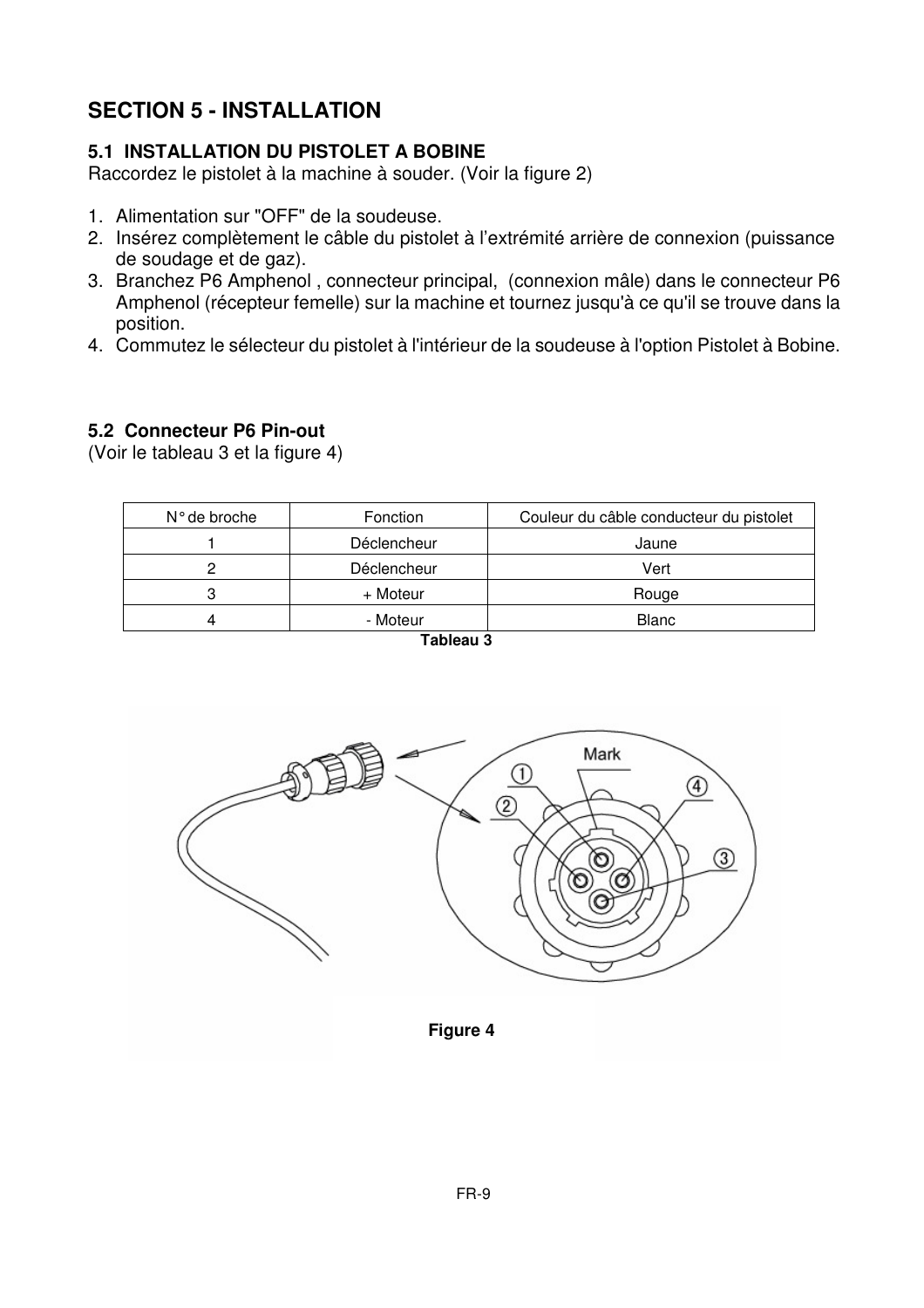### **5.3 REMPLACEMENT DU ROULEAU D'ENTRAINEMENT**

(Voir la figure 2)

Le pistolet Weldmark est livré avec un .030"- .035" (0,8 - 0,9 mm) rouleau d'entraînement. Si vous remplacez le rouleau d'entraînement (le cas échéant), la procédure de remplacement est la suivante :

- 1. Dévissez la vis ⑥.
- 2. Sortez le rouleau d'entraînement ⑤.
- 3. Mettez le rouleau d'entraînement en position et le vissez pour le fixer sur le fil conducteur.

#### **5.4 INSTALLATION DE LA BOBINE DE FIL ET ENFILAGE DU FIL DE SOUDAGE** (Voir Figure 5)

- 1. Retirez le couvercle ⑩, l'écrou ⑨ et le ressort de tension de la bobine ⑧ dans l'ordre. Chargez 4" (100mm) de fil ⑦sur la broche, la direction de la course du fil est dans le sens contraire des aiguilles d'une montre. Réinstallez le ressort de tension ⑧ et l'écrou ⑨.
- 2. Etendez approximativement 12" (300mm) de fil de la bobine ②. Redressez le par l'arrière-flexion. Prenez soin d'empêcher le fil de s'effilocher.
- 3. Coupez l'extrémité coudée du fil, en laissant 4" (100mm) de long de section droite.
- 4. Ouvrez doucement l'assemblage du cylindre d'appui afin d'exposer la rainure du rouleau d'entrainement. Guidez le fil tendu à travers la valve du fil conducteur ④ jusqu'à la rainure du rouleau ③. Tout en maintenant ouvert le cylindre d'appui ⑤ faites glisser le bout du fil dans la gaine du tube du pistolet ①. Continuez à pousser le fil jusqu'à ce qu'il dépasse de 2 " le diffuseur de gaz.
- 5. Libérer l'ensemble du cylindre d'appui et le fil tendu.
- 6. Serrez le bouton de tension du fil d'alimentation ⑥ à une pression de rouleau d'entraînement souhaité pour nourrir le fil.
- 7. Vissez le tube-contact et la buse.
- 8. Réinstallez le couvercle (10 et serrez l'écrou (11).
- 9. Le pistolet est prêt à fonctionner.



**Figure 5**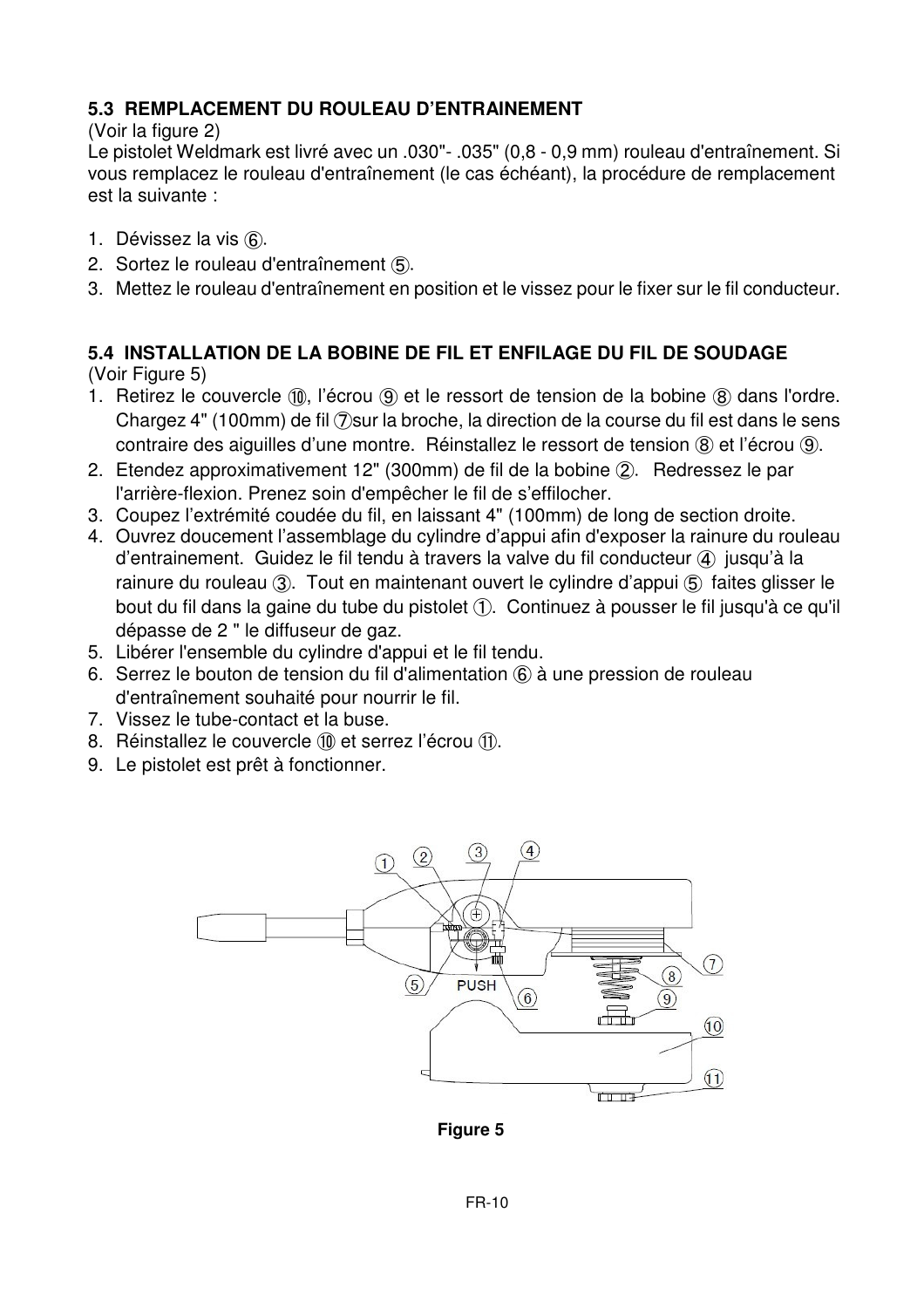### **5.5 CHARGEMENT DU FIL DE SOUDAGE**

- 1. Alimentation sur "OFF" de la soudeuse.
- 2. Dévissez la buse et le tube de contact, puis mettez sur "ON".
- 3. Appuyez sur la gâchette, alors le conducteur alimente le fil dans le pistolet. Relâchez la gâchette lorsque le fil de soudure dépasse de la bouche du pistolet, puis mettez sur "OFF".
- 4. Vissez le tube-contact et la buse.
- 5. Coupez le fil de soudure de manière à s'étendre d'environ ¼"(6-10mm) à partir de la tube de contact.
- 6. Maintenant, le pistolet est prêt à fonctionner.

#### **SECTION 6 - FONCTIONNEMENT DE SOUDURE**

- 1. Sélectionnez le fil approprié et le gaz de protection en fonction du type et de l'épaisseur de la pièce (voir le Manuel de soudage en rapport).
- 2. Pour la vitesse de fil et les paramètres de tension, se reporter au tableau 6 (pour MIG25-140) en fonction du type de fil et l'épaisseur de la pièce à usiner.
- 3. Vérifiez le fil, puis choisissez la polarité et décidez si le gaz de protection doit être utilisé.
- 4. Branchez la pince de terre à la pièce et assurez-vous que la connexion est en bon état en respectant la polarité.
- 5. Avec votre casque de soudage en position pour protéger vos yeux, appuyez sur la gâchette pour souder. Gardez la tube de contact et la pièce à une distance de 3/16"- 3/8" (5-10mm).
- 6. Pour arrêter de souder, relâchez la gâchette.
- 7. Fermez la vanne de la bouteille de gaz (si le gaz est utilisé) lorsque le travail de soudage est terminé. Appuyez sur la gâchette pour évacuer le gaz de protection à l'intérieur du tuyau. Tournez à "OFF" en dernier.

| Méthodes de<br>soudage | Spécification<br>des fils de<br>soudage                                            | Gaz de<br>protection | Voltage du fil d'alimentation<br>Taux de régulation |                  |                  |               |
|------------------------|------------------------------------------------------------------------------------|----------------------|-----------------------------------------------------|------------------|------------------|---------------|
|                        |                                                                                    |                      | Calibre 20<br>(0.8mm)                               | 1/16"<br>(1.6mm) | 3/32"<br>(2.5mm) | 1/8"<br>(3mm) |
| <b>MIG</b><br>$DC+$    | Aluminium fil<br>de soudure<br>avec un<br>diamètre<br>.030"-.035"<br>$(0,8-0,9mm)$ | 100%<br>Argon        | $C-5$                                               | $E-8$            | $H-10$           | $J-10$        |

#### **Paramètres de référence pour soudage de l'aluminium (tableau 6)**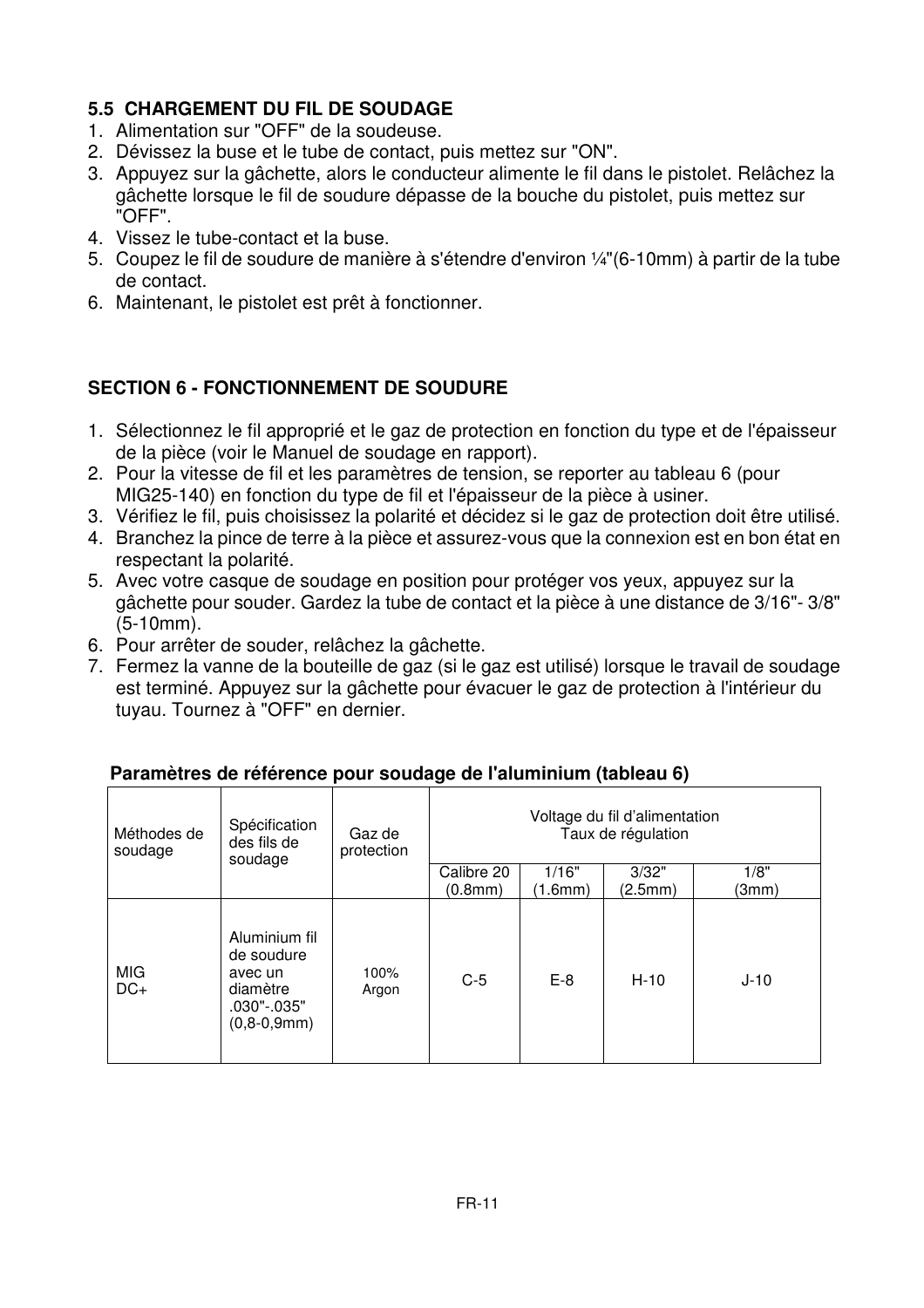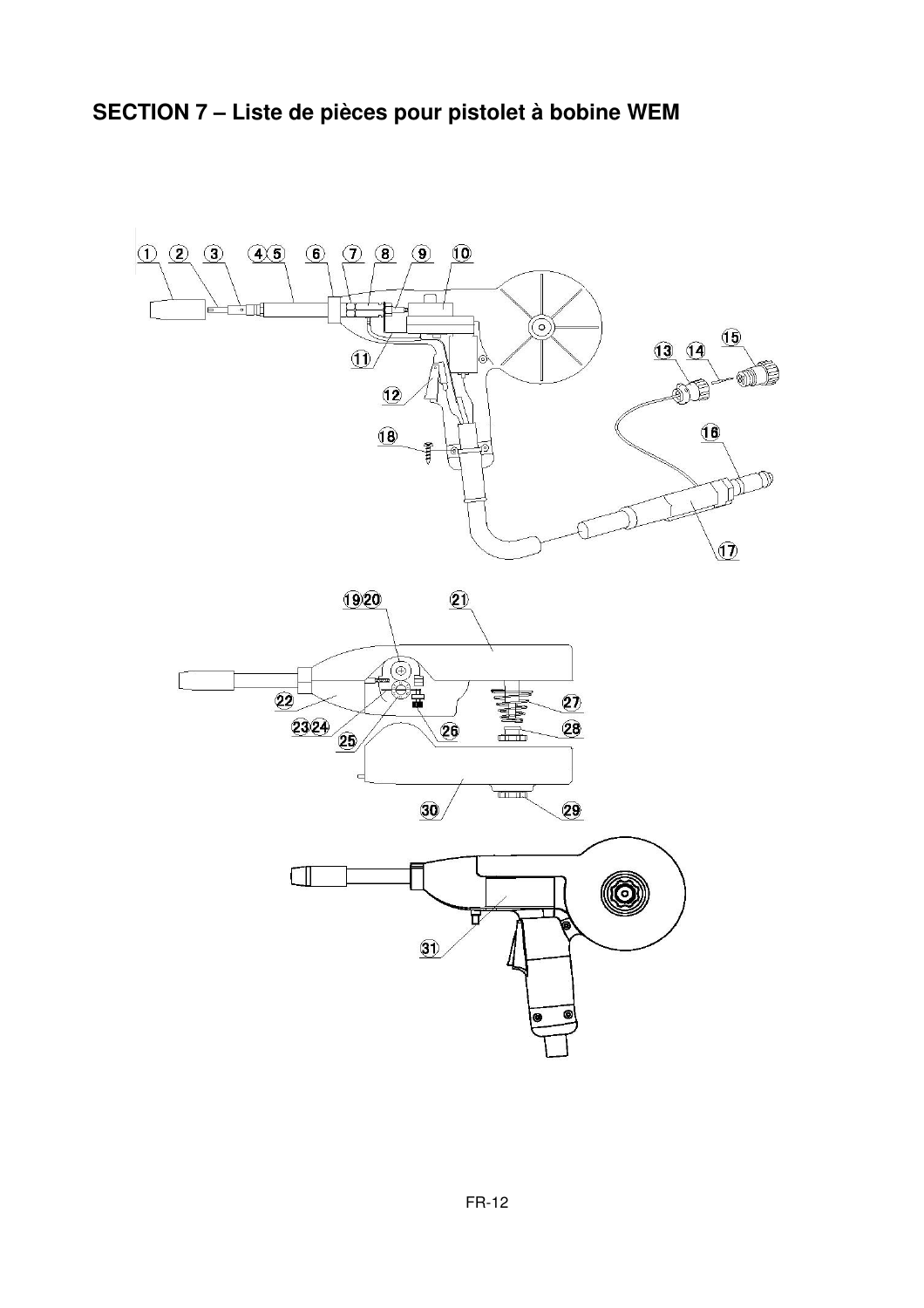| <b>ARTICLE</b>  | <b>DESCRIPTION</b>                  | QTY            |
|-----------------|-------------------------------------|----------------|
|                 | <b>Buse (WMK21-50F)</b>             |                |
| $\overline{2}$  | Tube de Contact (WMK11-35)          |                |
| $\overline{3}$  | Diffuseur (WMK51)                   |                |
| 4               | Col du tube                         |                |
| 5               | Tube de protection                  |                |
| 6               | Corps de l'écrou                    |                |
| $\overline{7}$  | Ecrou hermétique                    |                |
| 8               | Connecteur hexagone                 |                |
| 9               | Gaine de montage                    |                |
| 10              | Conducteur du montage               |                |
| 11              | Plaque de cuivre                    |                |
| 12              | Gâchette de montage                 |                |
| 13              | Connecteur Amphenol mâle            |                |
| 14              | <b>Broche</b>                       | 4              |
| $\overline{15}$ | <b>Connecteur Amphenol femelle</b>  | 1              |
| 16              | Bague O                             | $\overline{2}$ |
| 17              | Câble de retour de montage          | 1              |
| 18              | Vis ST3.5 * 16                      | 3              |
| 19              | Rouleau d'entrainement              |                |
| 20              | Vis M4*5                            |                |
| 21              | Corps droit                         |                |
| $\overline{22}$ | Corps gauche                        |                |
| 23              | Ressort en haut                     |                |
| 24              | Ressort en bas                      |                |
| 25              | Roulement 61800-2RS                 |                |
| 26              | Bouton de tension du fil conducteur |                |
| 27              | Ressort de la bobine de tension     |                |
| 28              | Ecrou de la bobine de tension       |                |
| 29              | Ecrou du couvercle de la bobine     |                |
| 30              | Couvercle de la bobine              |                |
| 31              | Étiquette d'avertissement           | 1              |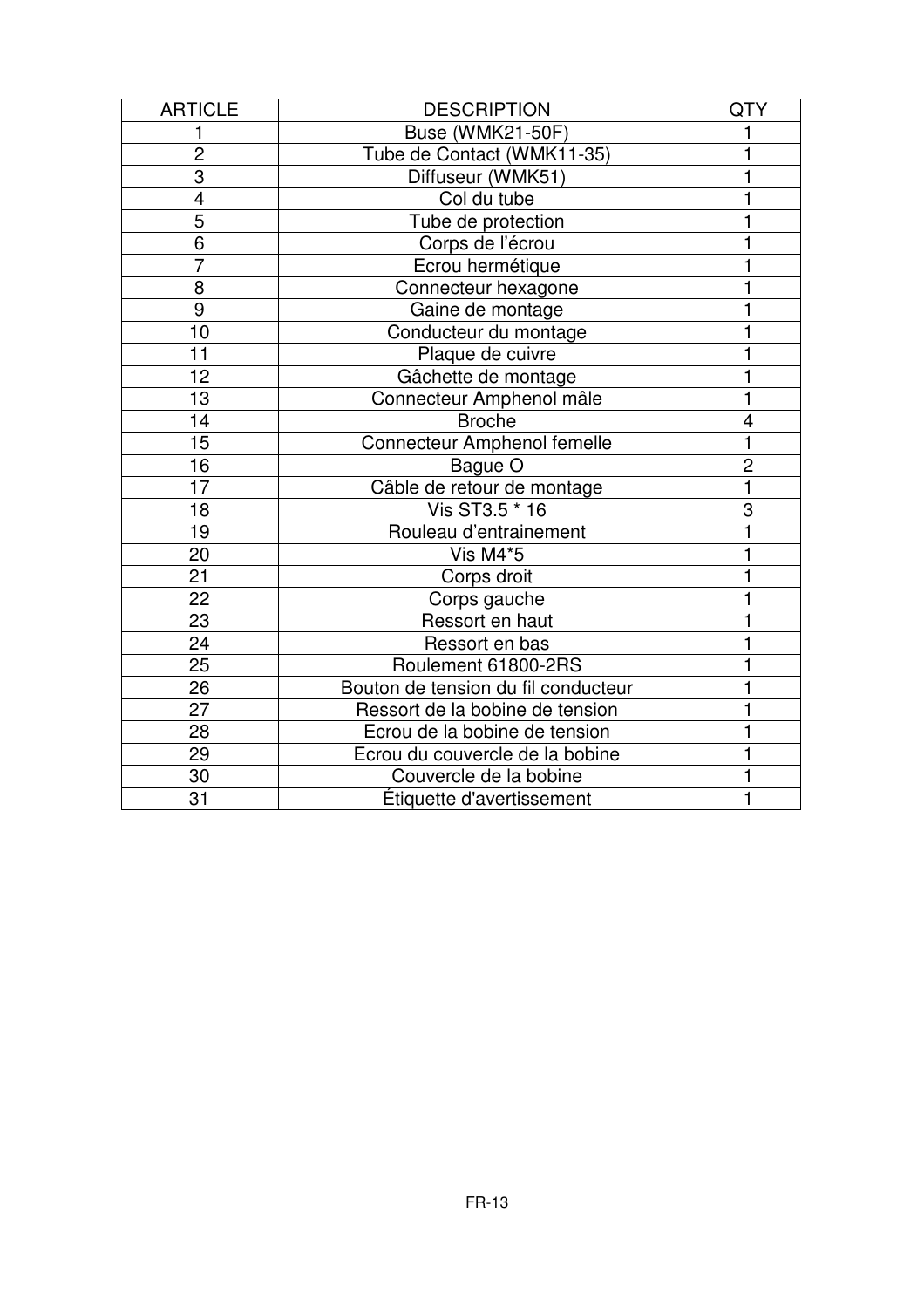## **SECTION 8 - INFORMATION SUR LA GARANTIE**

#### GARANTIE LIMITÉE

Spécification de Garantie : "Weldmark" fait tous ses efforts pour s'assurer que ses produits répondent aux normes de qualité élevées et à la garantie, pour l'utilisateur initial (l'Acheteur). Cette garantie est nulle si "Weldmark" ou ses distributeurs agréés constatent que l'équipement a été soumis à une mauvaise installation, soins, modification non autorisée, altération, entretien inadéquat, mauvais entreposage ou utilisation anormale. Cette garantie limitée n'est pas transférable de l'acquéreur initial à un second propriétaire. En aucun cas "Weldmark" n'est responsable pour toute blessure, perte ou dommage résultant directement ou indirectement de l'utilisation ou de la mauvaise utilisation de ce produit. Cette garantie remplace expressément toutes les autres garanties, explicites ou implicites, y compris les garanties de qualité marchande adéquates.

#### **WEM PISTOLET A SOUDER - Garantie limitée à 90 jours**

**Quatre-vingt-dix (90) jours**, à compter de la date d'achat, que le pistolet, le revêtement et le mécanisme d'alimentation du fil sont exempts de défauts matériels et de fabrication. Ceci ne s'applique pas aux pièces consommables, pointes, buses et fils de soudure.

Pour profiter de cette garantie, le produit ou la pièce doit être retourné au distributeur agréé Weldmark avec les frais de transport prépayés. La preuve d'achat, avec une explication de la plainte, doit accompagner la marchandise. Si notre inspection confirme un défaut, nous allons soit réparer soit remplacer le produit, à notre choix, ou nous pouvons choisir de rembourser le prix d'achat si nous ne pouvons pas facilement ou rapidement fournir à l'acheteur un remplacement. Les distributeurs de Weldmark et Weldmark retourneront le produit réparé à nos frais, mais si les distributeurs de Weldmark et Weldmark déterminent qu'il n'y a aucun défaut, ou que le défaut résulte de causes qui ne relèvent pas du champ d'application de notre garantie, l'acheteur doit payer le coût de retour du produit.

Cette garantie confère à l'acheteur des droits juridiques spécifiques et ils peuvent aussi avoir d'autres droits, qui varient d'un état à l'autre.

www.weldmark.com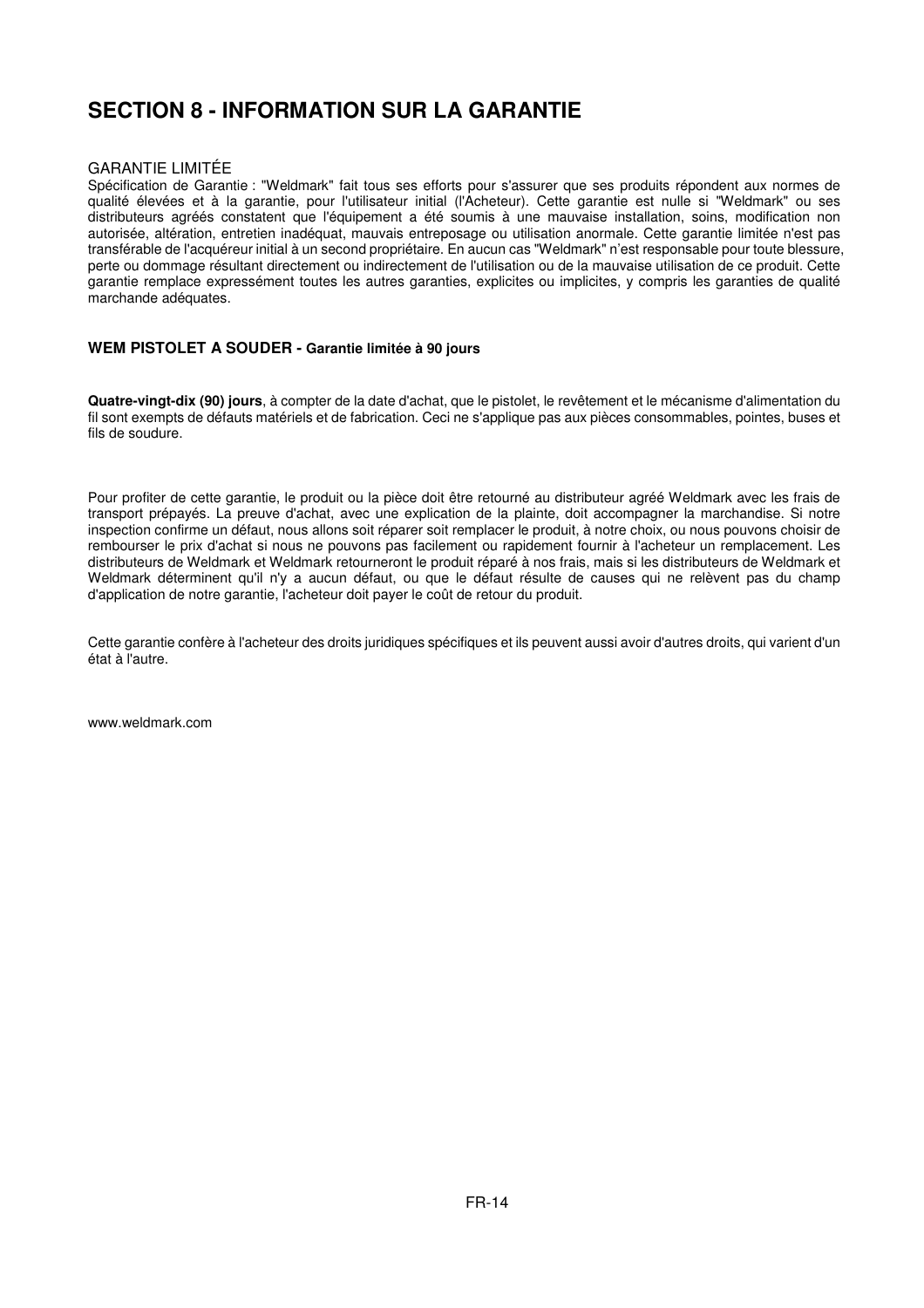# Pistola de Carrete Weldmark WEM

# **Manual de Operación**



¡Felicidades por su compra de la Pistola de Carrete Weldmark WEM!

Este Manual de Operación es diseñado para ayudarle aprovechar al máximo su Pistola de Carrete WEM. Revisar cuidadosamente todas las Precauciones de Seguridad. Adherencia a las prácticas apropiadas de seguridad le protege de peligros potenciales en el lugar de trabajo. Instalación y operación son rápidas y fáciles. La lista de piezas le ayudará ubicar la(s) pieza(s) exacta(s) cuando necesita arreglar un problema. La garantía e información de servicio técnico también están proveídas. Mantener este manual en un lugar seguro para referencia en el futuro. Anotar el número de su factura y la fecha de compra abajo:

Número de Factura: et al. et al. et al. et al. et al. et al. et al. et al. et al. et al. et al. et al. et al. e

www.weldmark.com

English (EN) Français (FR) **Español (ES)**

WMSG-ES rev. Sep-24-2012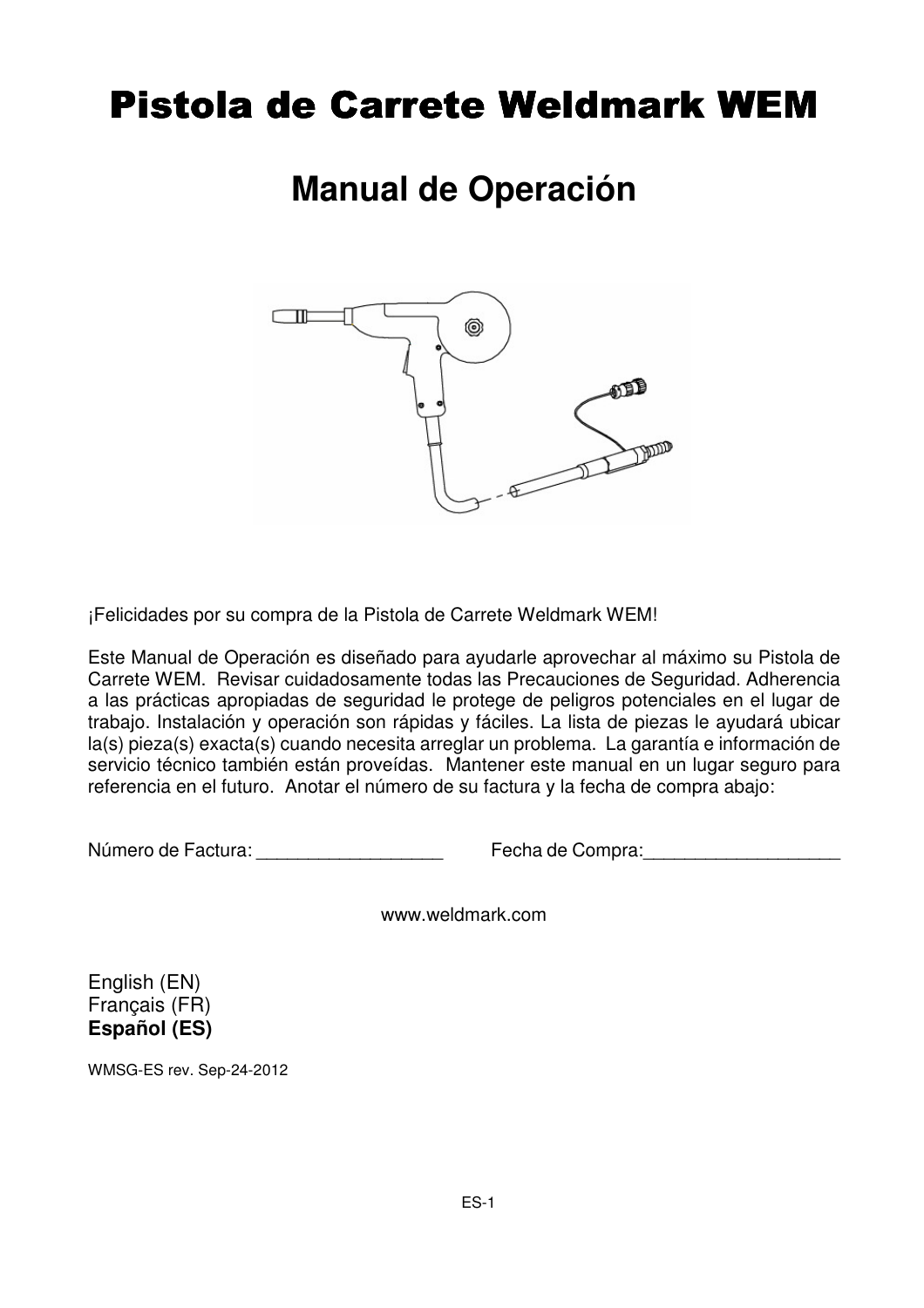## **TABLA DE CONTENIDOS**

| SECCIÓN 1 |                                                                               |  |
|-----------|-------------------------------------------------------------------------------|--|
| SECCIÓN 2 |                                                                               |  |
| SECCIÓN 3 |                                                                               |  |
| SECCIÓN 4 |                                                                               |  |
| SECCIÓN 5 |                                                                               |  |
|           | 5.1                                                                           |  |
|           |                                                                               |  |
|           | 5.3                                                                           |  |
|           | 5.4 Instalando el Carrete de Alambre y Enhebrando el Alambre de Soldadura  10 |  |
|           |                                                                               |  |
| SECCIÓN 6 |                                                                               |  |
| SECCIÓN 7 | - LISTA DE PIEZAS PARA LA PISTOLA DE CARRETE WEM  12                          |  |
| SECCIÓN 8 |                                                                               |  |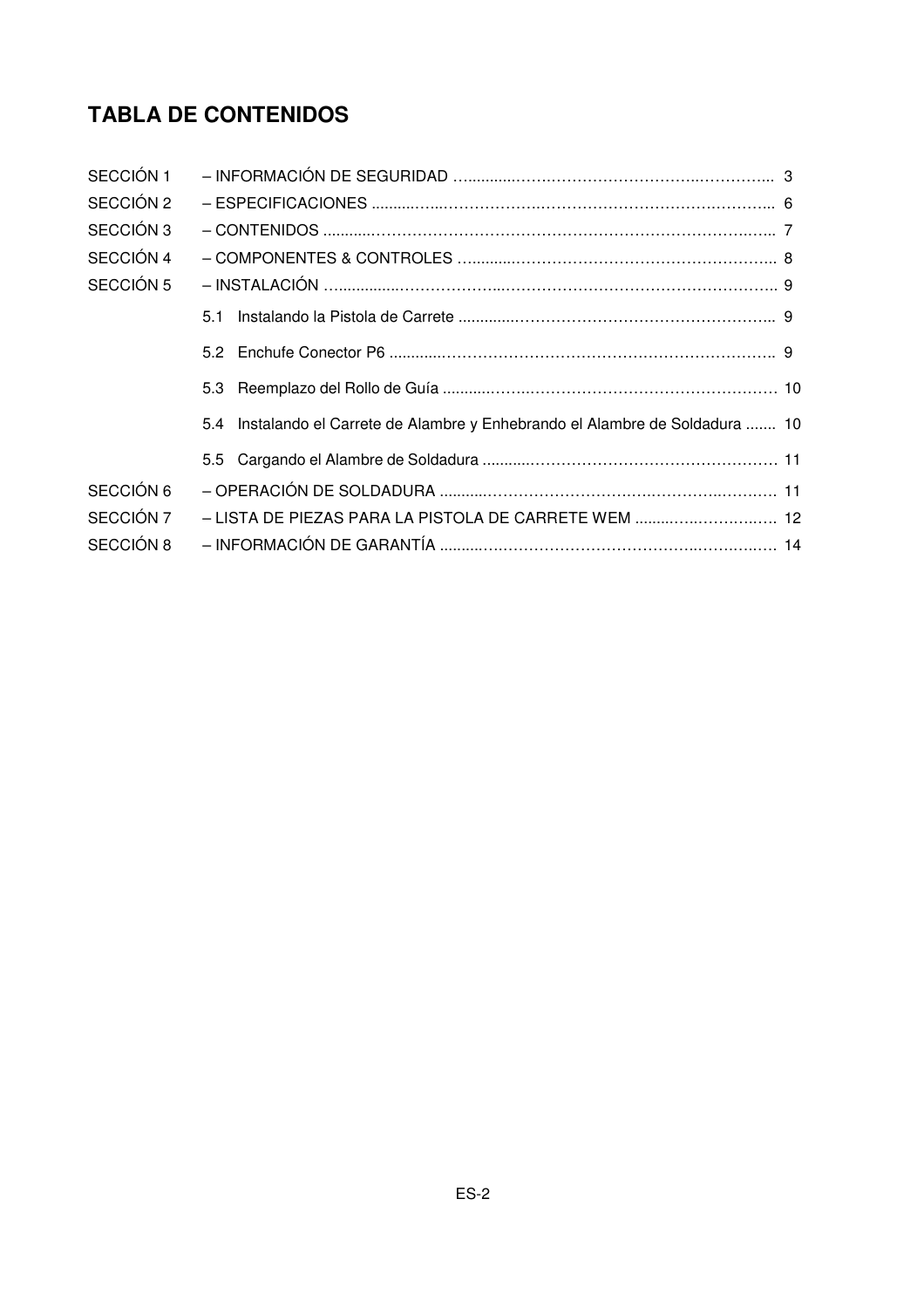## **SECCIÓN 1 –INFORMACIÓN DE SEGURIDAD**

## $\hat{\wedge}$  <code>WARN I NG  $|$  SOLDADURA POR ARCO puede ser peligrosa</code>

Precauciones básicas de seguridad siempre deben estar seguidas para reducir el riesgo de lesiones corporales y daño al equipo. Solamente personas calificadas deben instalar, operar, mantener y reparar este equipo. ¡Leer todas las instrucciones antes de usar esta herramienta!

#### **CHOQUE ELÉCTRICO puede MATAR**

• ¡El uso indebido de soldadoras eléctricas por arco puede causar choque eléctrico, lesión, y muerte! Tomar todas las precauciones descritas en este manual para reducir la posibilidad de choque eléctrico.

#### **HUMOS Y GASES pueden ser peligrosos**

- No respirar humos producidos por la operación de soldadura por arco. Estos humos son peligrosos.
- Mantener la cabeza y cara afuera de los humos de soldadura.
- Gases de blindaje usados en soldadura por arco puede desplazar aire y causar lesión o muerte. Siempre usar suficiente ventilación, especialmente en áreas reducidos, para asegurar que el aire para respirar está inocuo.

#### **CHISPAS DE SOLDADURA pueden causar incendio o explosión**

- No operar ninguna soldadora eléctrica de arco en áreas donde vapores inflamables o explosivos puedan estar presente.
- Tomar precauciones para asegurar que chispas voladoras y calor no causan llames en áreas escondidas, grietas, etc. Siempre mantener a fácil acceso un extintor de incendios durante operaciones de soldadura por arco.
- Antes de operar o dar servicio a cualquiera soldadora eléctrica de arco, leer y entender todas las instrucciones. La falla de seguir precauciones de seguridad o instrucciones puede causar daño al equipo y/o lesiones corporales serias o muerte.
- Toda instalación, mantención, reparación y operación de este equipo debe ser realizado por personas calificadas de acuerdo con los códigos nacionales, estatales, y locales.





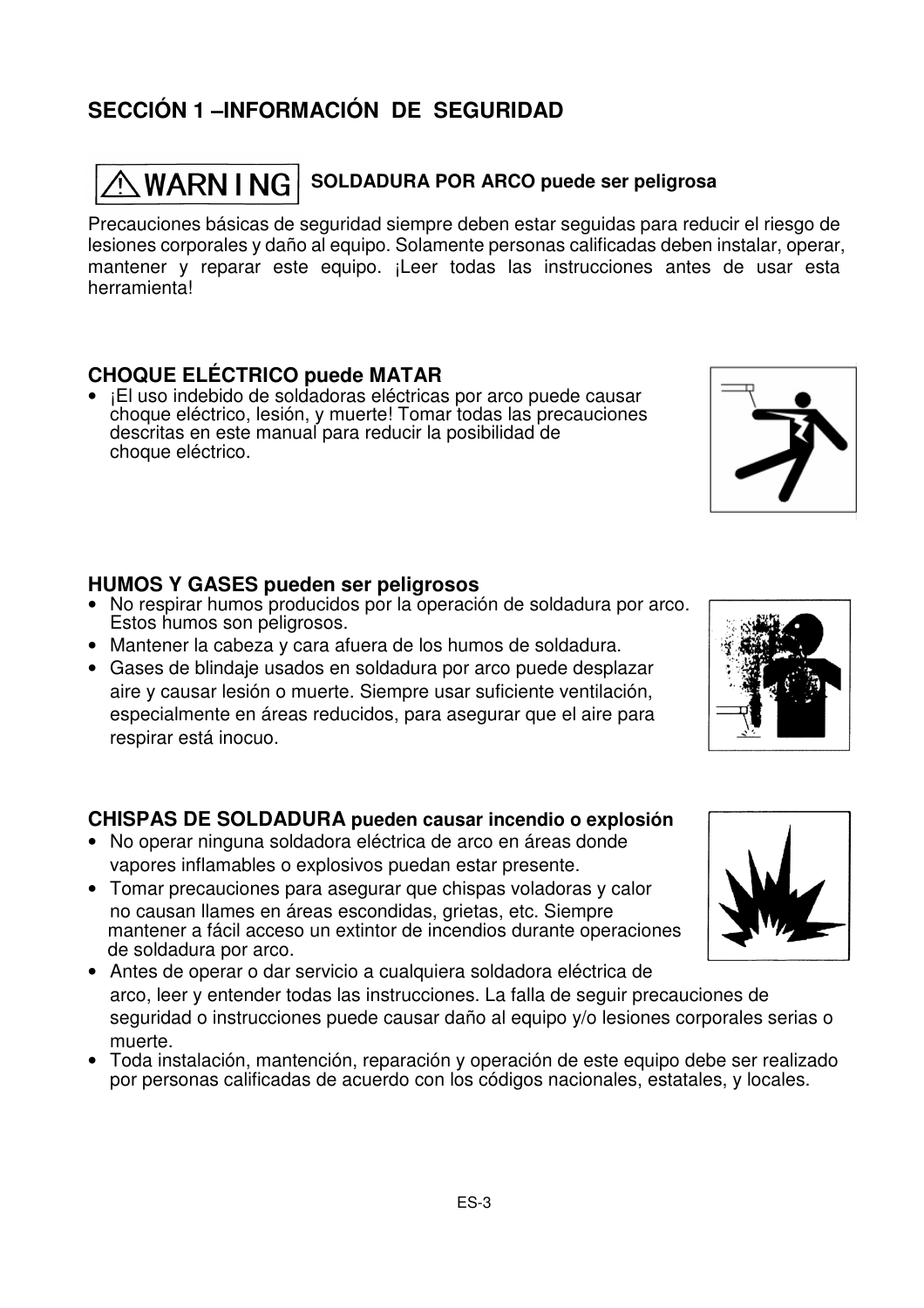### **RAYOS DE ARCO pueden quemar los ojos y la piel**

- Usar pantalla protectora con filtro y placas apropiados para proteger sus ojos de chispas y rayos del arco cuando soldando u observando soldadura por arco abierto. El casco y lente de filtro deben conformarse a las normas ANSI Z87.1.
- Usar ropa apropiada hecho de material durable y resistente a las llamas proteger su piel y la del personal que estén cercas de los rayos de arco.
- Proteger otros personales cercanos con pantalla resistente a las llamas apropiada y/o avisarles no mirar el arco ni exponerse a los rayos de arco o a la salpicadura o metal caliente.

#### **METAL CALIENTE puede causar quemaduras severas**

- NO tocar piezas calientes sin guantes aprobados de seguridad.
- Permitir enfriar la pistola antes de reparación o cambio de consumibles.
- Ponerse guantes y ropa de soldadura durable y aislado para prevenir quemaduras.

### **CAMPOS ELÉCTRICOS Y MAGNETICOS pueden ser peligrosos**

- El campo electromagnético que se genera durante la soldadura por arco puede interferir con la operación de varios aparatos eléctricos y electrónicos tales como marcapasos cardiacos. Personas que usan dichos aparatos deben consultar con su medico antes de realizar cualquiera operación eléctrica de soldadura por arco.
- Fijar los cables de trabajo y de la pistola de alambre juntos y asegurarlos con cinta adhesiva cuando sea posible.
- Nunca envolver los cables del soldador por arco alrededor del cuerpo.
- Siempre colocar la pistola de alambre y los cables de trabajo de modo que están en el mismo lado del cuerpo.
- Exposición a los campos electromagnéticos durante la soldadura puede tener otros efectos en la salud que no se conocen.





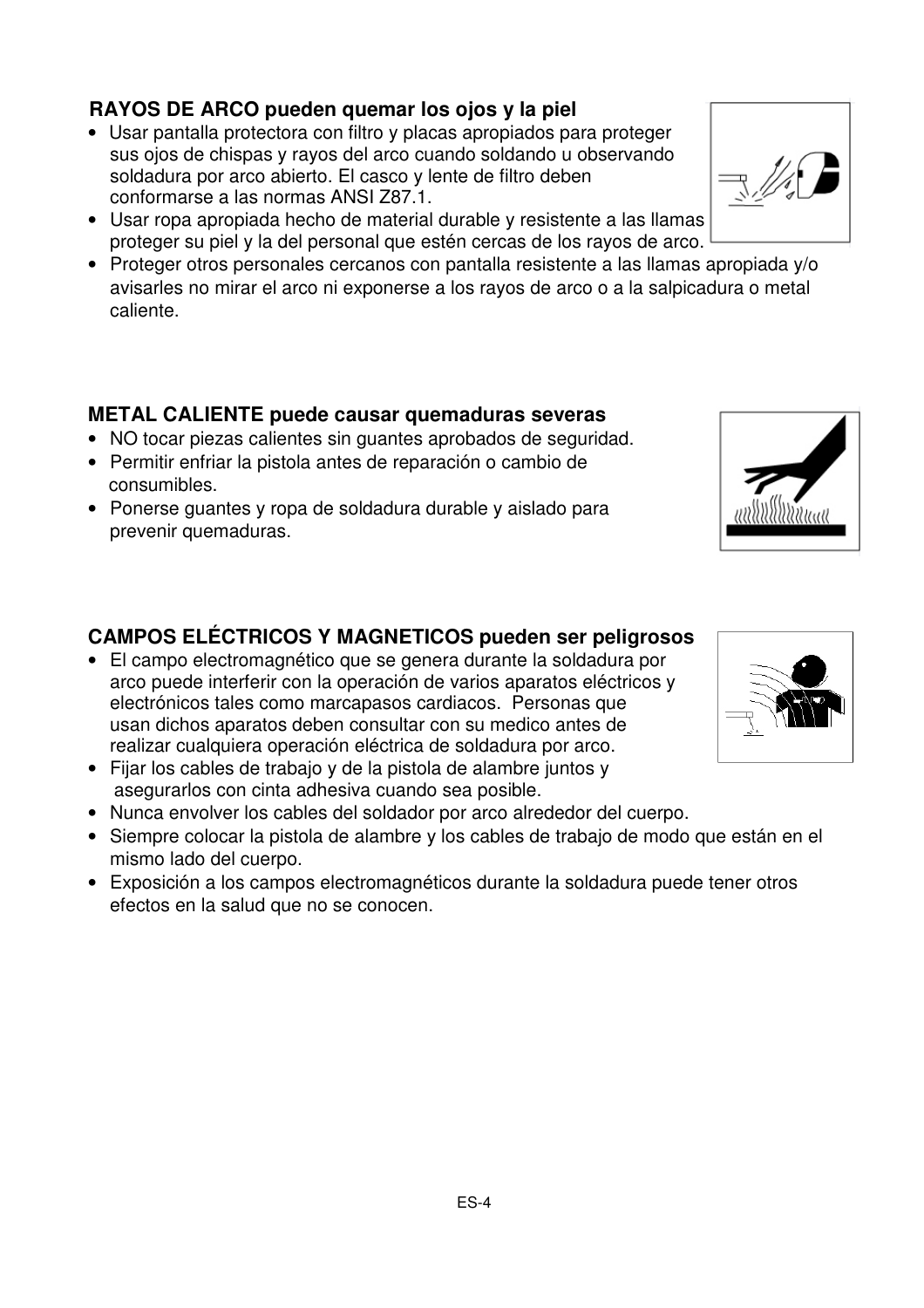### **LOS CILINDROS se pueden explotar si están dañados**

- Cilindros de gas de blindaje contienen gas bajo alta presión. Inspeccionar el cilindro por abolladuras, gubias u otros tipos de daño. Un cilindro dañado se puede explotar.
- Proteger los cilindros de gas del calor excesivo, choque mecánico, daño físico, escoria, llamas abiertas, chispas y arcos de soldadura.
- Mantener cilindros en una posición vertical. Asegurar los cilindros a un suporte fijo. NO permitir caer el cilindro.
- Se debe mantener los cilindros lejos del proceso de soldadura y de circuitos eléctricos.
- NUNCA colgar el soplete de soldadura sobre un cilindro de gas.
- NUNCA tocar un cilindro de gas con un electrodo, alambre de soldadura, boquilla, o punta.
- NUNCA soldar sobre un cilindro presurizado.
- Identificar su aplicación y usar solamente los cilindros correctos de gas de blindaje, reguladores, mangueras y montajes. Mantener todo en buenas condiciones y reemplazar en la medida que sea necesario.
- NUNCA ponerse frente de la válvula de salida al abrirla.
- SIEMPRE mantener la tapa de protección sobre la válvula cuando el cilindro no está en uso.
- Los cilindros son pesados y puedan requerir un equipo especializado o varias personas para moverlos y posicionarlos de manera segura.
- Leer y conformarse con las instrucciones de la publicación P-1 de la Asociación de Gas Comprimido (CGA).

#### **ADVERTENCIAS DE LA PROPOSICION 65 DE CALIFORNIA**

- Equipos de soldadura o corte producen humos o gases los cuales contienen químicos conocidos por el Estado de California a causar defectos de nacimiento y, en algunos casos, cáncer. (Código de Salud y Seguridad de California SECCION 25249.5 et seq.)
- Postes de baterías, terminales y accesorios relacionados contienen plomo y compuestos de plomo, químicos conocidos por el Estado de California a causar cáncer y defectos de nacimiento u otro daño reproductivo. Lavarse las manos después del manejo.

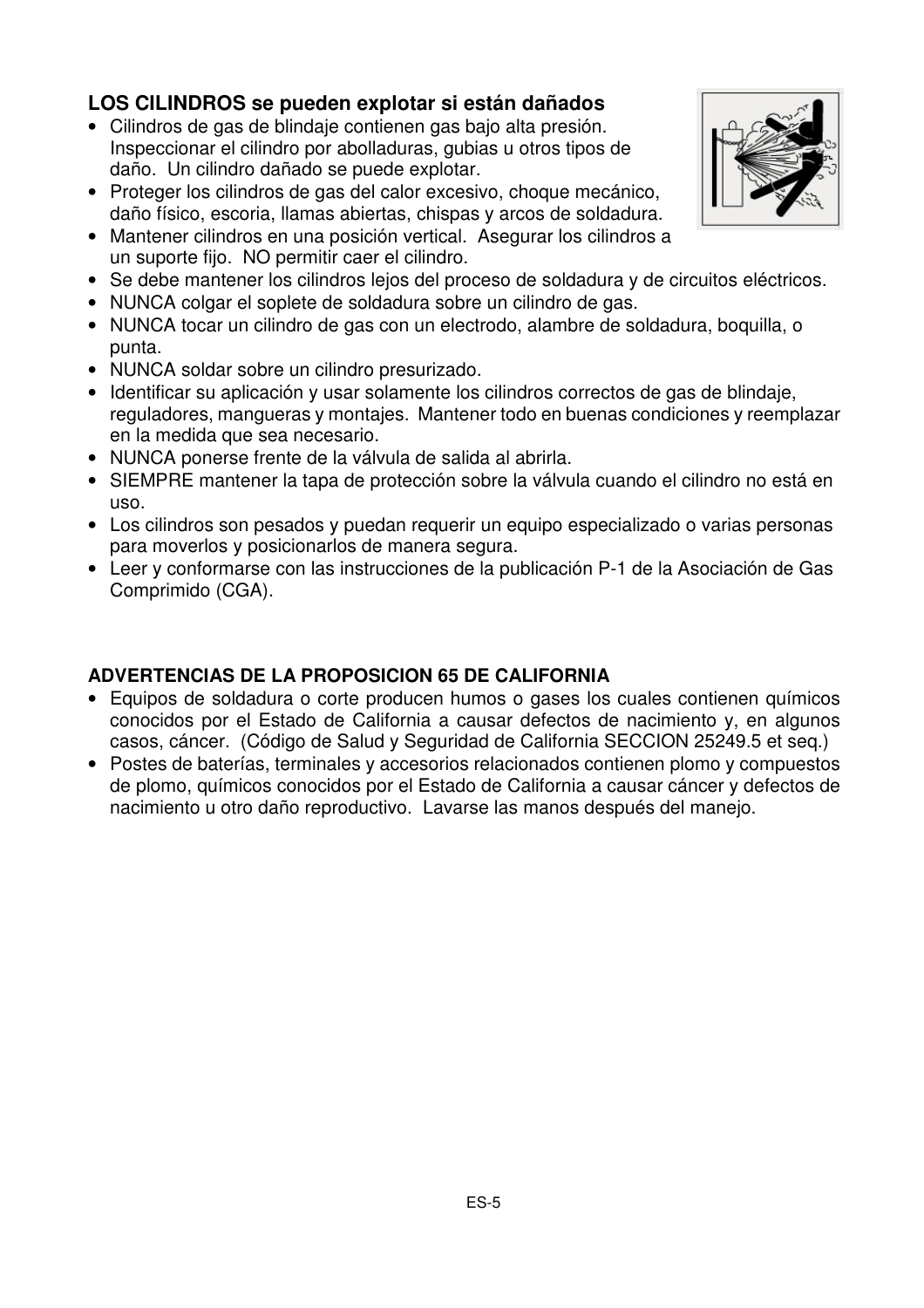## **SECCIÓN 2 – ESPECIFICACIONES**

| Modelo                             | Pistola de Carrete WEM                        |
|------------------------------------|-----------------------------------------------|
| Proceso de Soldadura               | GMAW - para Aluminio, Acero, Acero Inoxidable |
|                                    | FCAW - para Núcleo de Fundente                |
| Tamaños de Alambres                | $.030" - .035"$ $(0.8 - 0.9mm)$               |
| Tamaño de Carrete                  | 4" (100mm) diámetro                           |
| Largo de Cable                     | $10'$ (3m)                                    |
| Peso                               | 7libras (3kg)                                 |
| Cantidad Voltaje de Entrada        | 12VDC                                         |
| Cantidad Corriente de Soldadura ** | 130amps @30% ciclo de trabajo ***             |
| Velocidad Max de Carga de Alambre  | 511" /min (13mt/min)                          |

#### **NOTA:**

\*\* - Ver Especificaciones de su Soldador.

\*\*\* - Ciclo de Trabajo se define como "La cantidad de tiempo en un periodo de diez minutos que un aparato eléctrico puede realizar su función sin sobre calentamiento". Este equipo puede funcionar por un máximo de 3 minutos y debe descansar por 7 minutos dentro un periodo de 10 minutos consecutivos para prevenir sobre calentura.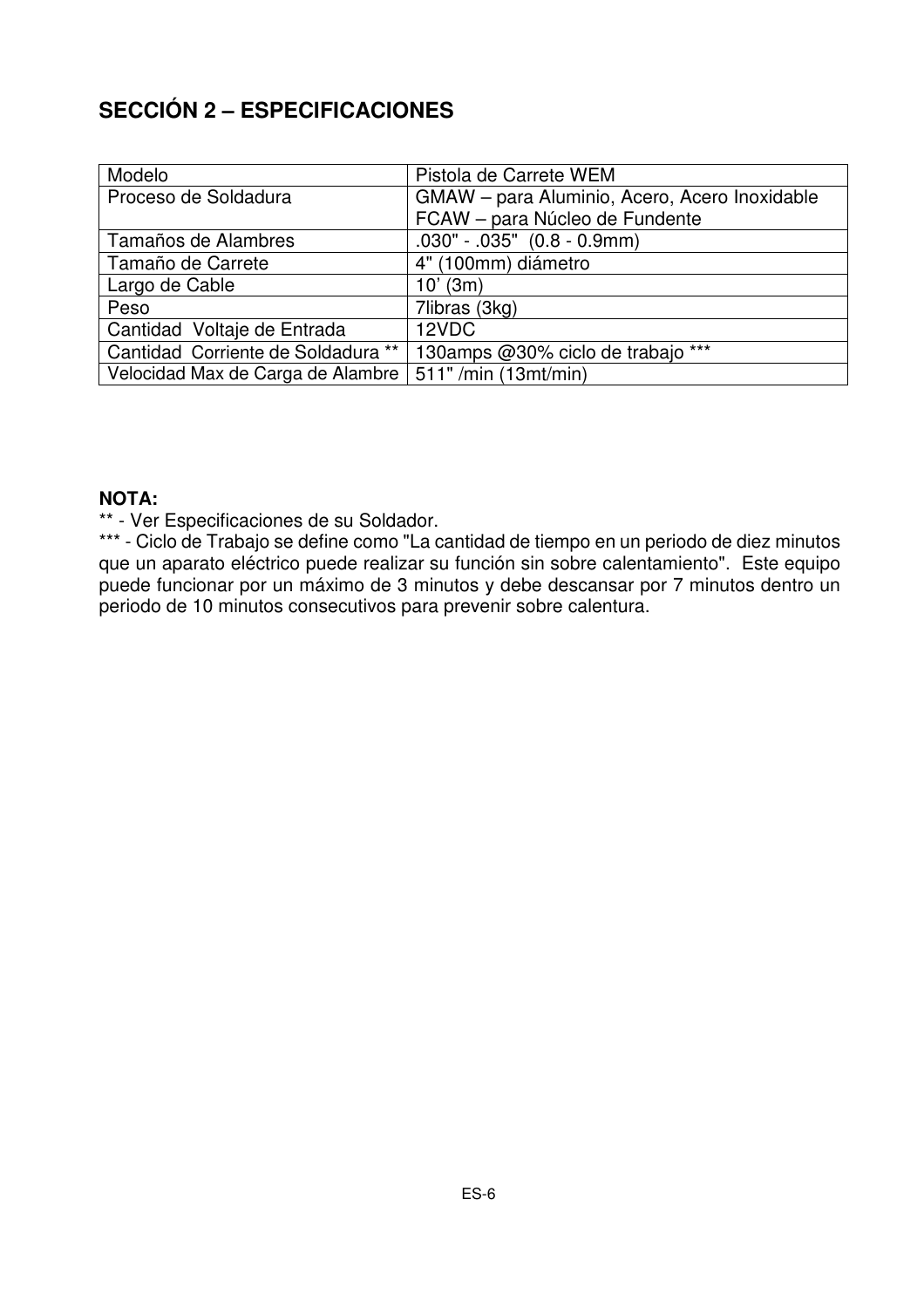## **SECCIÓN 3 – CONTENIDOS**

Cuidadosamente desempacar la Pistola de Carrete y sus Componentes. Asegurarse que el paquete contiene lo siguiente (Ver Figura 1).



**Figura 1** 

- **1. Pistola de Carrete WEM**
- **2. 1LB Carrete de Alambre de Aluminio .035" (0.9mm)**
- **3. .030" & .035" (0.8 & 0.9mm) Puntas de Contacto**
- **4. Manual de Operación**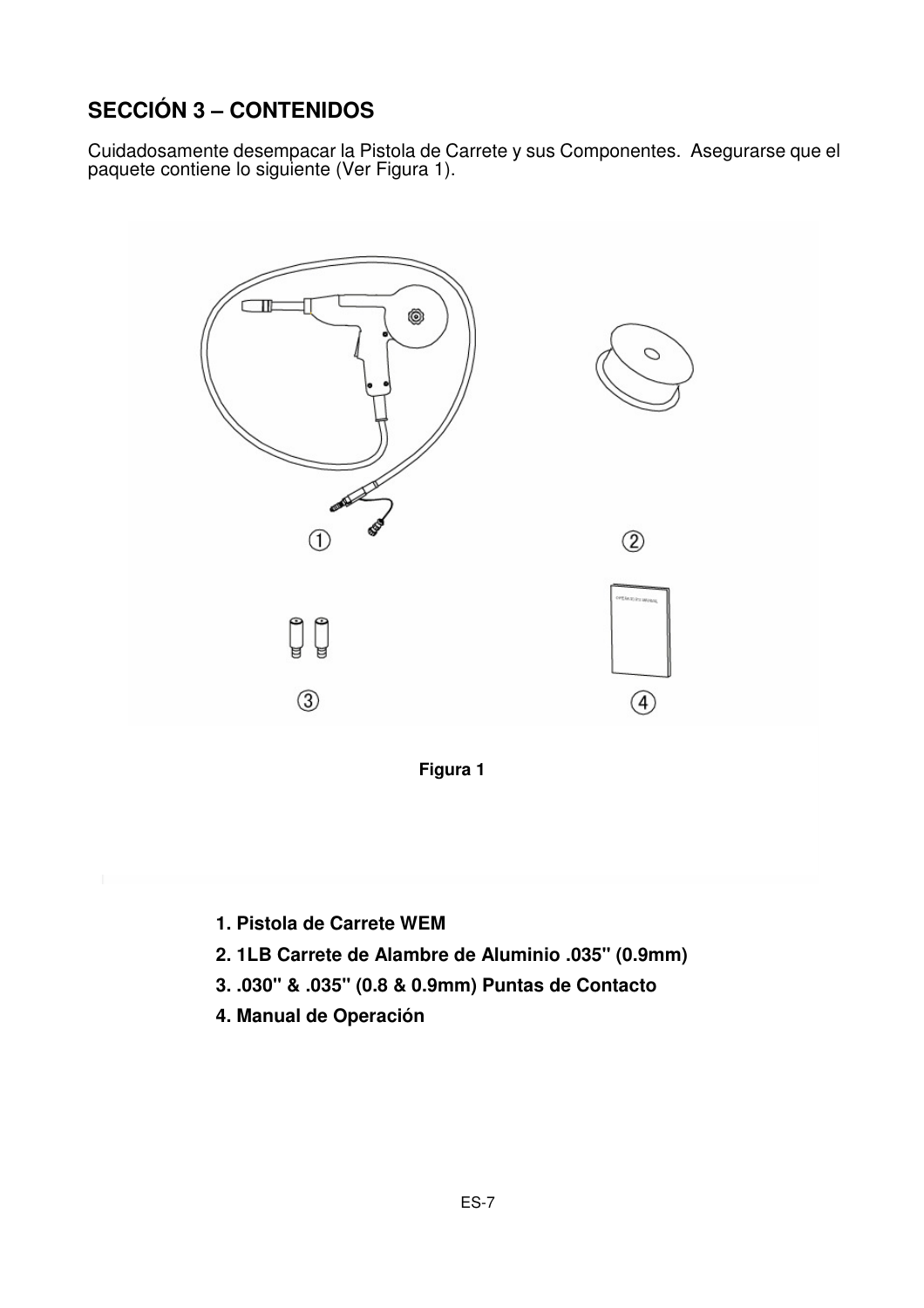## **SECCIÓN 4 – COMPONENTES & CONTROLES (Ver Figura 2 )**



**Figura 2** 

- **1. Boquilla**
- **2. Punta de Contacto**
- **3. Difusor**
- **4. Montaje de Guía de Alambre**
- **5. Rollo de Guía**
- **6. Tornillo**
- **7. Carrete de Alambre**
- **8. Resorte de Tensión del Carrete**
- **9. Tuerca**
- **10. Gatillo**
- **11. Cubierta Izquierda**
- **12. Conector Amphenol**
- **13. Conector Posterior Estilo Tweco®**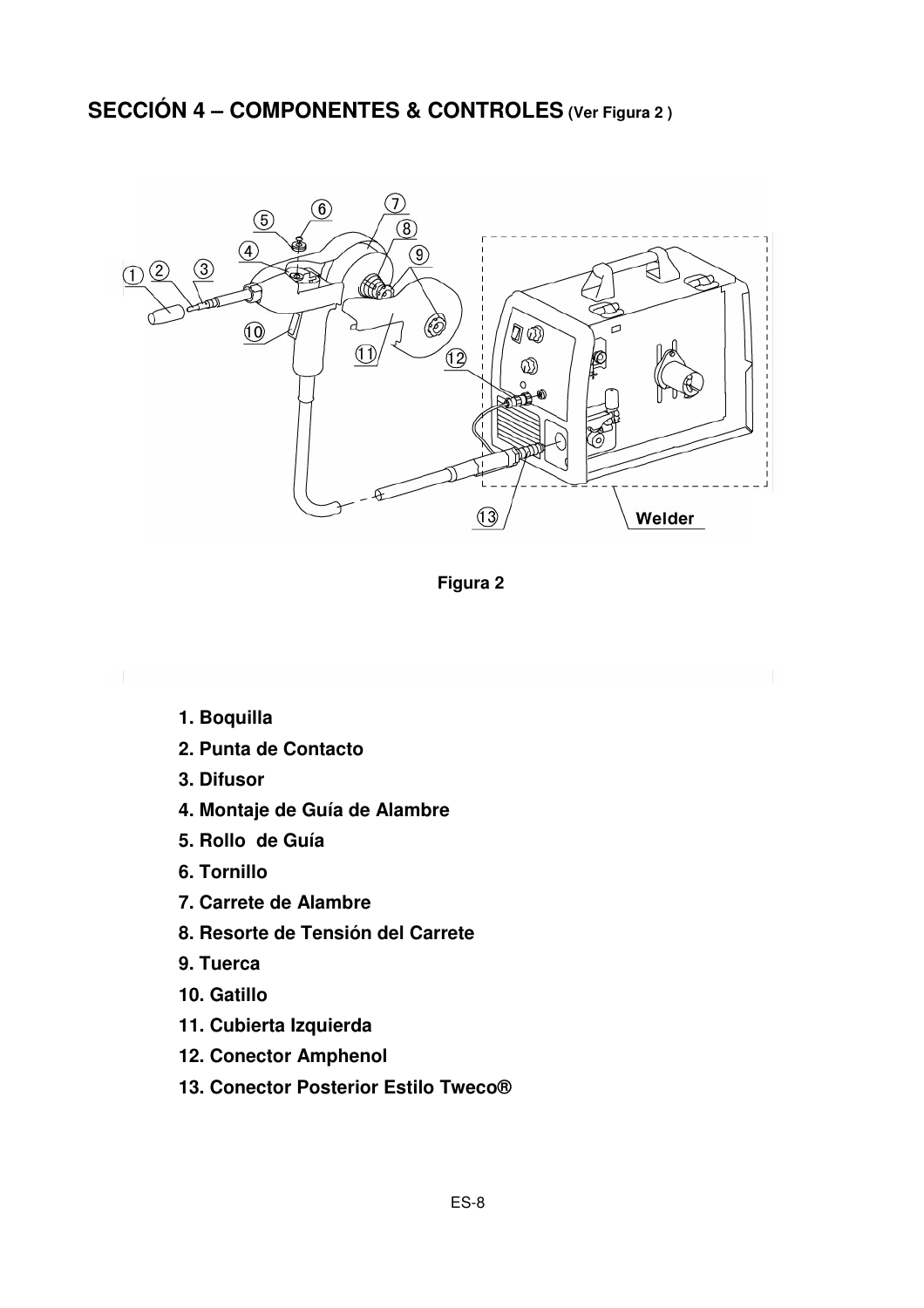## **SECCIÓN 5 – INSTALACIÓN**

#### **5.1 Instalando la Pistola de Carrete**

Conectar la pistola a la maquina de soldadura. (Ver Figura 2)

- 1. Apagar la maquina de soldadura ("OFF").
- 2. Insertar completamente el cable de la pistola en la conexión posterior (fuente electricidad para soldadura y suministro de gas).
- 3. Enchufar los cables del conector P6 amphenol (conexión macho) en el conector P6 amphenol (recibidor hembra) en la maquina girándolo hasta que se ubica en la posición.
- 4. Dentro de la maquina de soldadura, poner el selector de pistola en la opción Pistola de Carrete (Spool Gun).

### **5.2 Enchufe Conector P6**

| Nro. Enchufe | Función  | Color de Cable de la Pistola |  |  |
|--------------|----------|------------------------------|--|--|
|              | Gatillar | Amarillo                     |  |  |
|              | Gatillar | Verde                        |  |  |
|              | + Motor  | Rojo                         |  |  |
|              | - Motor  | <b>Blanco</b>                |  |  |

(Ver Tabla 3 y Figura 4)





**Figura 4**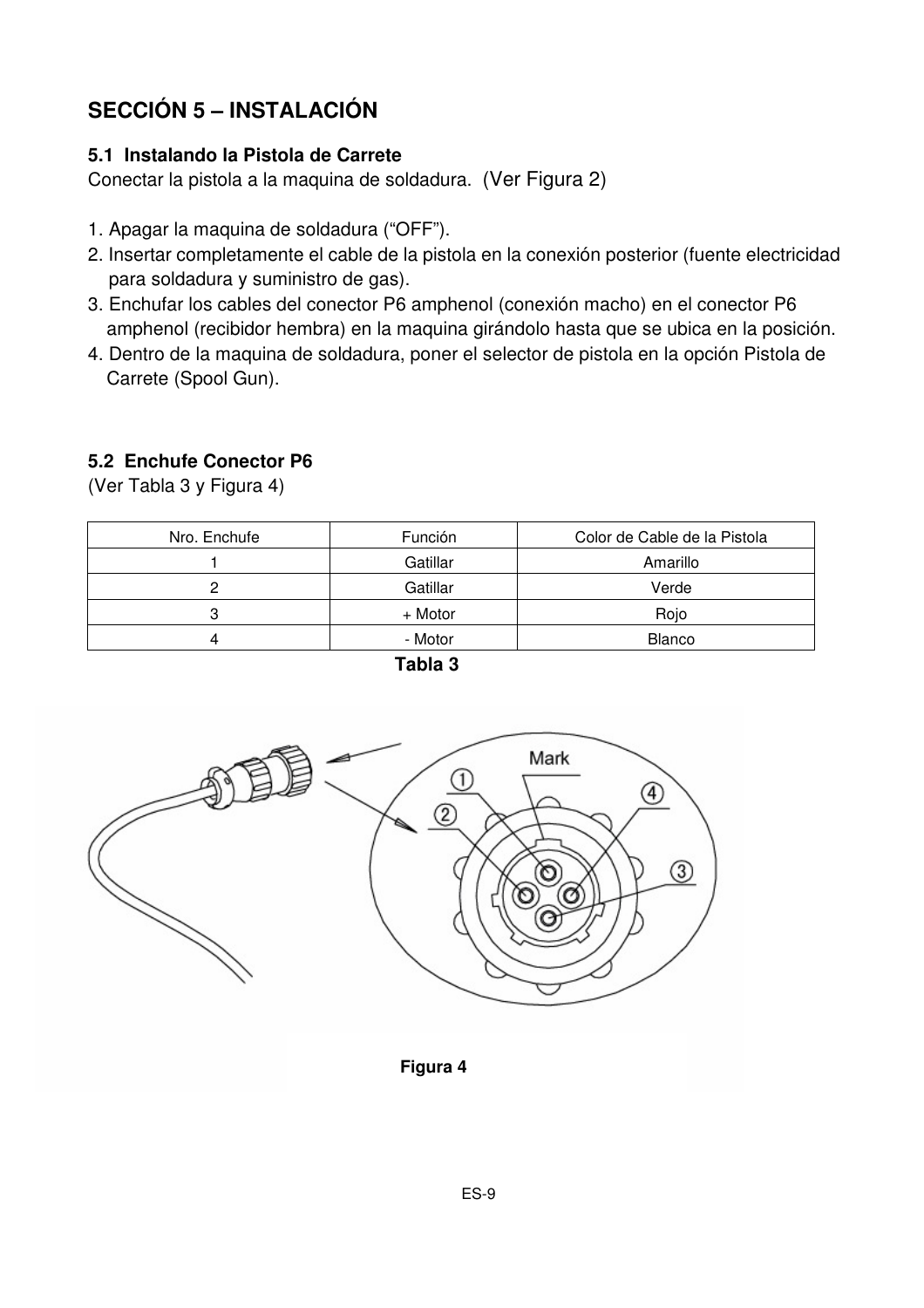#### **5.3 Reemplazo del Rollo de Guía**

(Ver Figura 2)

La Pistola de Carrete Weldmark viene con un rollo de guía .030" - .035" (0.8 - 0.9mm). En caso de remplazar el rollo de guía (cuando sea necesario), el procedimiento del reemplazo es lo siguiente:

- 1. Destornillar el tornillo ⑥.
- 2. Sacar el rollo de guía ⑤.
- 3. Poner el rollo de guía en posición y atornillarlo ⑥ para asegurarlo a la guía de alambre.

#### **5.4 Instalando el Carrete de Alambre y Enhebrando el Alambre de Soldadura**  (Ver Figura 5)

- 1. Sacar el cubierto ⑩, la tuerca ⑨, y resorte de tensión del carrete ⑧ en secuencia. Cargar 4" (100mm) de alambre ⑦ en el eje, insertando el alambre en sentido contrario al de las agujas del reloj. Reinstalar el resorte de tensión ⑧ & la tuerca ⑨.
- 2. Extender aproximadamente 12" (300mm) de alambre ② del carrete. Enderezarlo doblándolo para atrás. Tomar cuidado para prevenir que el alambre desenrolla.
- 3. Cortar la punta doblada del alambre, dejando una SECCIÓN largo y derecho de 4" (100mm).
- 4. Con cuidado abrir el montaje del rollo en descanso para exponer la ranura de la guía del rollo. Guiar el alambre enderezado por la guía de la entrada de alambre ④hacia la ranura del rollo de guía ③. Manteniendo abierto el rollo en descanso ⑤, meter la punta del alambre dentro del alineador del tubo de la pistola ①, continuar empujando el alambre adentro hasta que se extiende 2" pasado del difusor del gas.
- 5. Soltar el montaje del rollo en descanso y el alambre enderezado.
- 6. Apretar el botón de tensión para el suministro de alambre ⑥ a una presión deseado para el rollo de guía para suministrar el alambre.
- 7. Atornillar la punta de contacto y la boquilla.
- 8. Reinstalar el cubierto ⑩ & apretar la tuerca ⑪.
- 9. La pistola está lista para operación.



**Figura 5 Figura 5 Figura 5**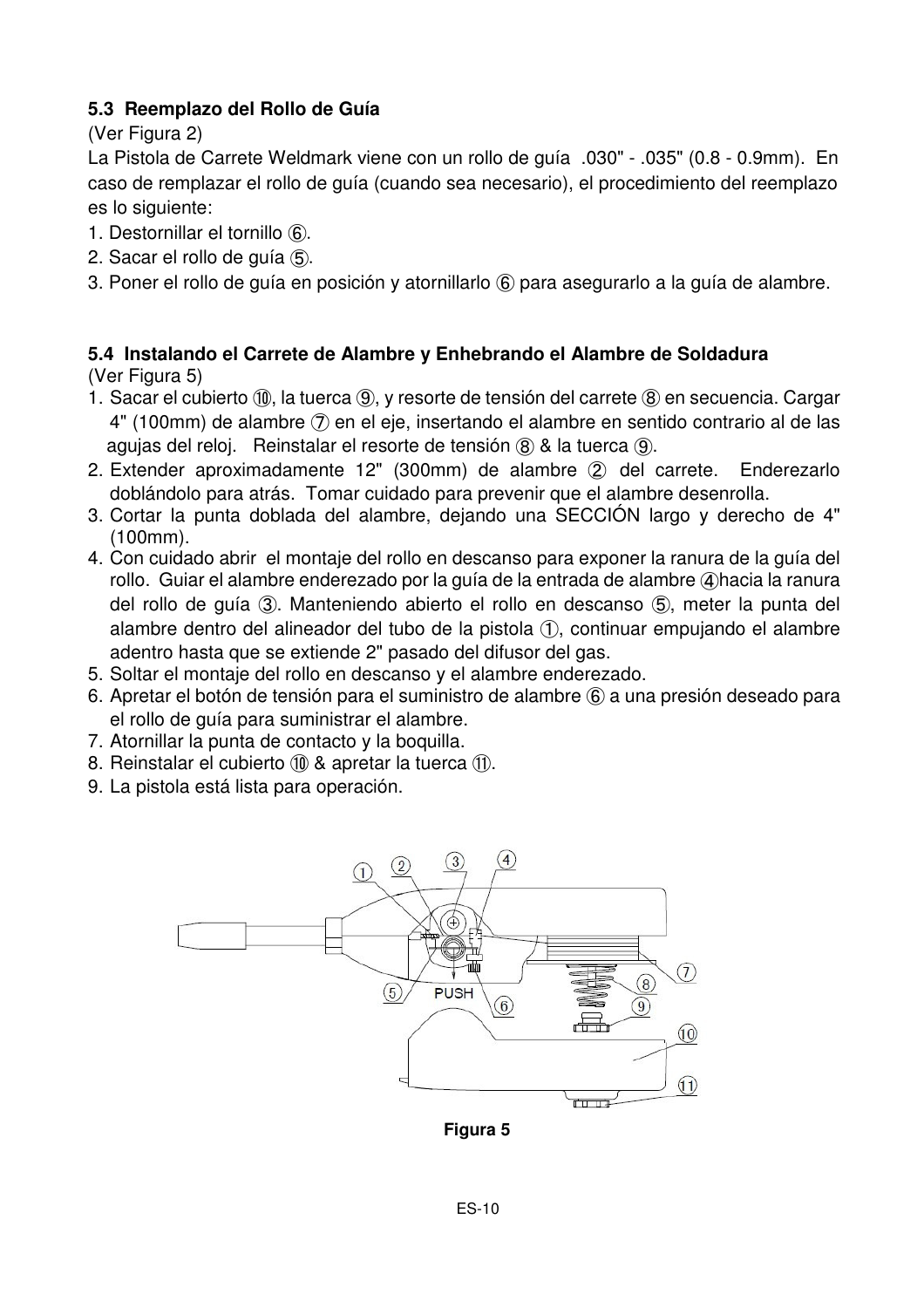#### **5.5 Cargando el Alambre de Soldadura**

- 1. Apagar la maquina de soldadura ("OFF").
- 2. Destornillar y sacar la boquilla y punta de contacto, y encender la maquina ("ON").
- 3. Apretar el gatillo, entonces la guía suministra el alambre hacia adentro de la pistola. Soltar el gatillo cuando el alambre de soldadura extiende pasado de la boca de la pistola, y apagar la maquina ("OFF").
- 4. Atornillar la punta de contacto y la boquilla.
- 5. Cortar el alambre de soldadura para que se extiende aproximadamente ¼" (6-10mm) de la punta de contacto.
- 6. Ahora la pistola está lista para operación.

## **SECCIÓN 6 –OPERACIÓN DE SOLDADURA**

- 1. Elegir alambre y gas de blindaje apropiado según el tipo y el grosor de la pieza de trabajo (refiérase al Manual de Soldadora relacionado).
- 2. Para ajustes de Velocidad del Alambre y Voltaje, refiérase a la Tabla 6 (para MIG25-140) según el tipo de alambre y el grosor de la pieza de trabajo.
- 3. Revisar el alambre y entonces elegir la polaridad y decidir si gas de blindaje debe ser utilizado.
- 4. Conectar abrazadera de tierra a la pieza de trabajo y asegurarse que la conexión está en buena condición y en la polaridad correcta.
- 5. Con su casco de soldadura en posición para proteger sus ojos, apretar el gatillo para soldar. Mantener la punta de contacto y la pieza de trabajo en una distancia de 3/16" – 3/8" (5-10mm).
- 6. Soltar el gatillo para parar de soldar.
- 7. Cerrar la válvula del cilindro de gas (si el gas está utilizado) al terminar el trabajo de soldadura. Apretar el gatillo para descargar el gas de blindaje que está dentro de la manguera. Al último apagar la maquina ("OFF").

| Métodos<br>de<br>Soldadura | Especificación<br>de Alambre de<br>Soldadura                                                   | GAS de<br>Blindaje | Voltaje/Suministro de Alambre<br>Regulación de Cantidad |         |         |        |
|----------------------------|------------------------------------------------------------------------------------------------|--------------------|---------------------------------------------------------|---------|---------|--------|
|                            |                                                                                                |                    | Calibre 20                                              | 1/16"   | 3/32"   | 1/8"   |
|                            |                                                                                                |                    | (0.8mm)                                                 | (1.6mm) | (2.5mm) | (3mm)  |
| MIG<br>$DC+$               | Alambre de<br>Soldadura de<br>Aluminio con<br>Diámetro<br>.030" - .035"<br>$(0.8 - 0.9$ mm $)$ | 100%<br>Argón      | $C-5$                                                   | $E-8$   | $H-IO$  | $J-10$ |

#### **Parámetros de Referencia para Soldadura de Aluminio** (Tabla 6)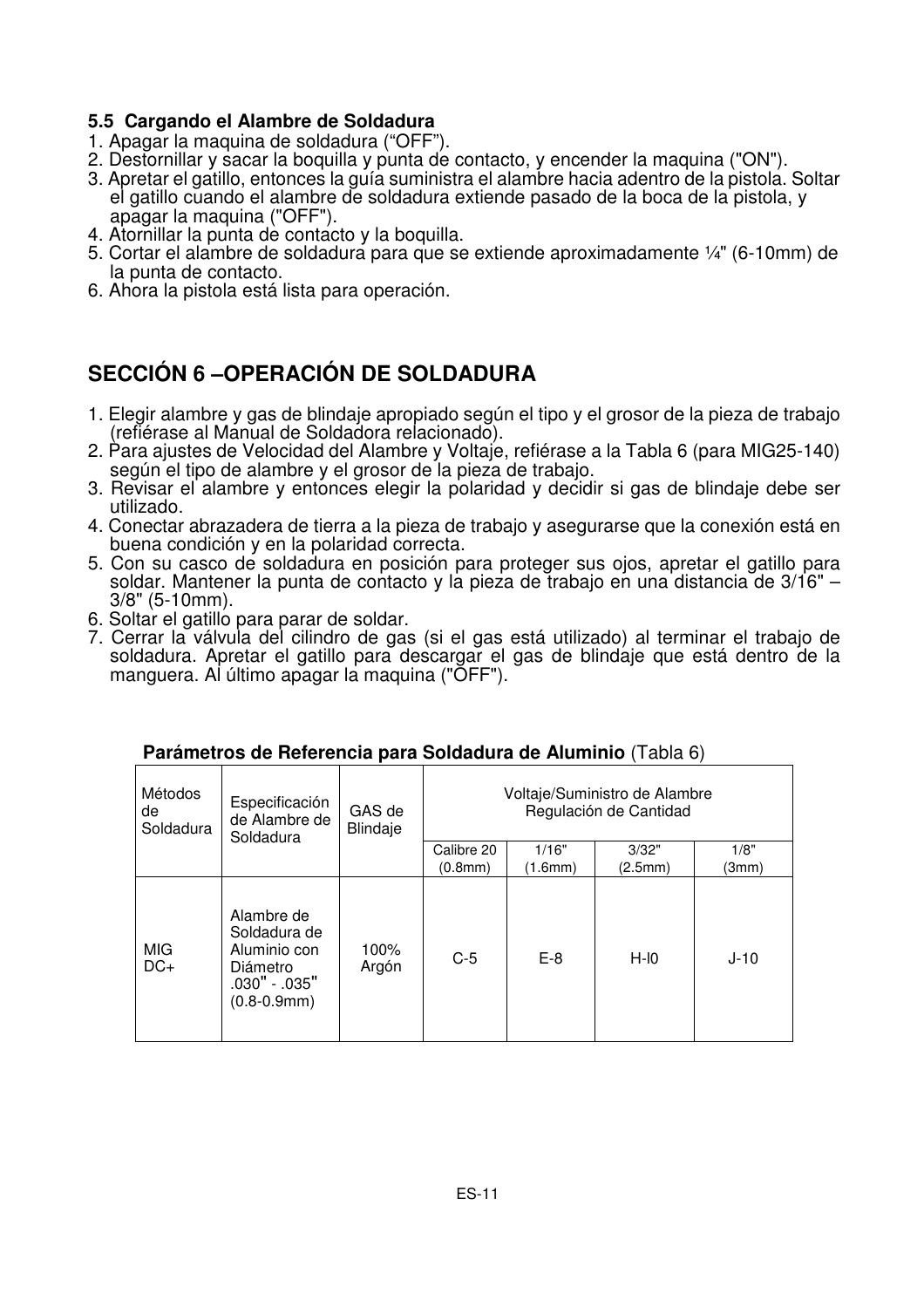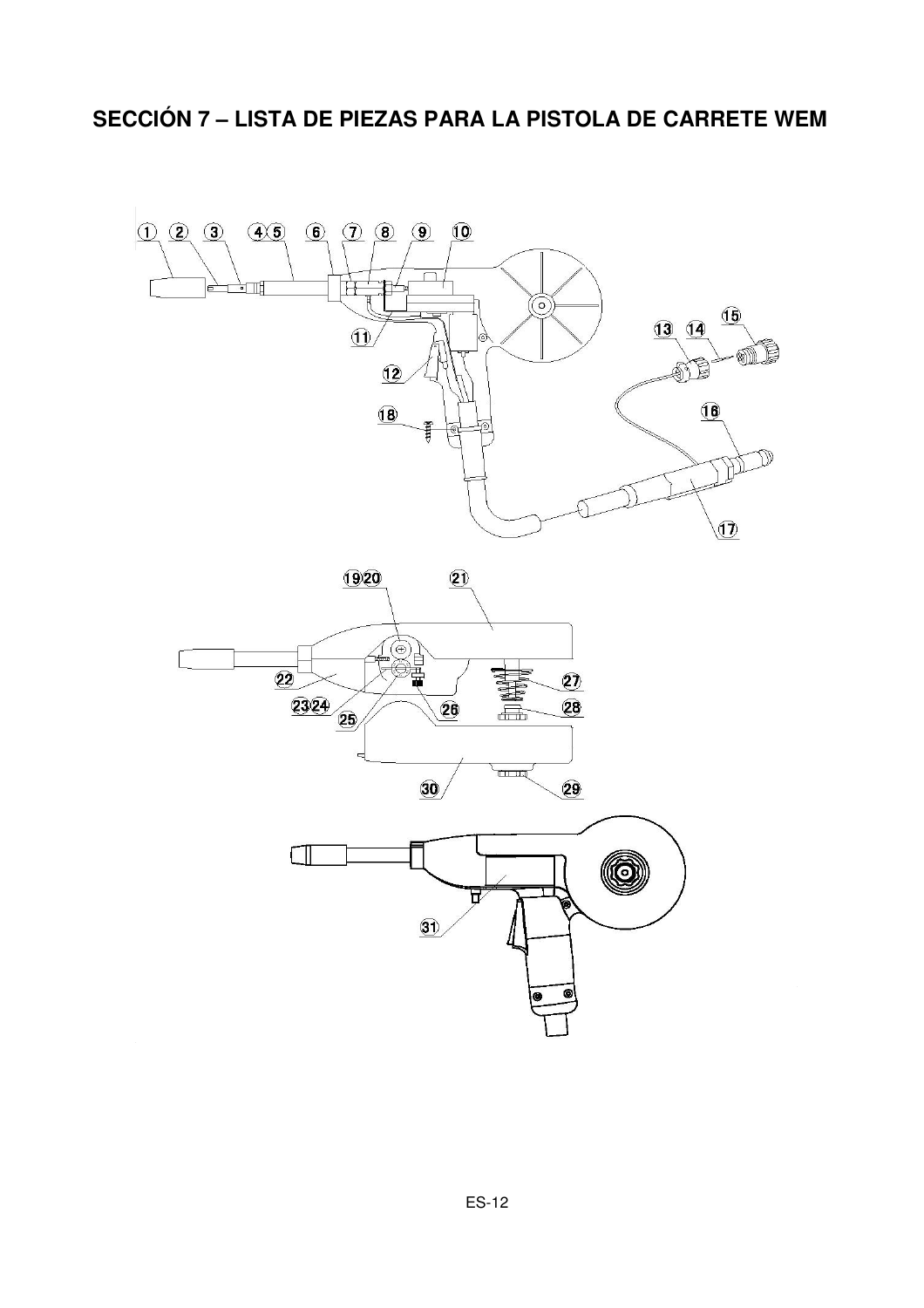| <b>ITEM</b>     | DESCRIPCIÓN (NRO. REPUESTO)                    | CANTIDAD       |
|-----------------|------------------------------------------------|----------------|
| 1               | Boquilla (WMK21-50F)                           | 1              |
| $\overline{2}$  | Punta de contacto (WMK11-35)                   | $\mathbf{1}$   |
| 3               | Difusor (WMK51)                                | 1              |
| 4               | Tubo de Cuello                                 | 1              |
| 5               | Tubo de Blindaje                               | 1              |
| 6               | Tuerca de Cuerpo                               | $\mathbf{1}$   |
| $\overline{7}$  | Tuerca de Ajuste                               | $\mathbf{1}$   |
| 8               | Conector Hexagonal                             | $\mathbf{1}$   |
| 9               | Montaje de Alineador                           | 1              |
| 10              | Montaje de Guía                                | $\mathbf{1}$   |
| 11              | Etiqueta de Cobre                              | 1              |
| 12              | Montaje de Gatillo                             | 1              |
| 13              | Amphenol Conexión Macho                        | $\mathbf{1}$   |
| 14              | Clavija                                        | 4              |
| $\overline{15}$ | Amphenol Conexión Hembra                       | $\mathbf{1}$   |
| 16              | Anillo <sub>O</sub>                            | $\overline{c}$ |
| 17              | Montaje de Cable Posterior                     | 1              |
| 18              | Tornillo ST3.5*16                              | 3              |
| 19              | Rollo de Guía                                  | $\mathbf{1}$   |
| 20              | Tornillo M4*5                                  | 1              |
| 21              | Cuerpo Derecho                                 | 1              |
| 22              | Cuerpo Izquierdo                               | $\mathbf{1}$   |
| 23              | <b>Resorte Superior</b>                        | $\mathbf{1}$   |
| 24              | Resorte Inferior                               | 1              |
| 25              | Cojinete 61800-2RS                             | 1              |
| 26              | Botón de Tensión para el Suministro de Alambre | $\mathbf{1}$   |
| 27              | Resorte de Tensión del Carrete                 | $\mathbf{1}$   |
| 28              | Tuerca de Tensión del Carrete                  | 1              |
| 29              | Tuerca de Cubierta del Carrete                 | $\mathbf{1}$   |
| 30              | Cubierta del Carrete                           | 1              |
| 31              | Etiqueta de Advertencia                        | $\mathbf{1}$   |